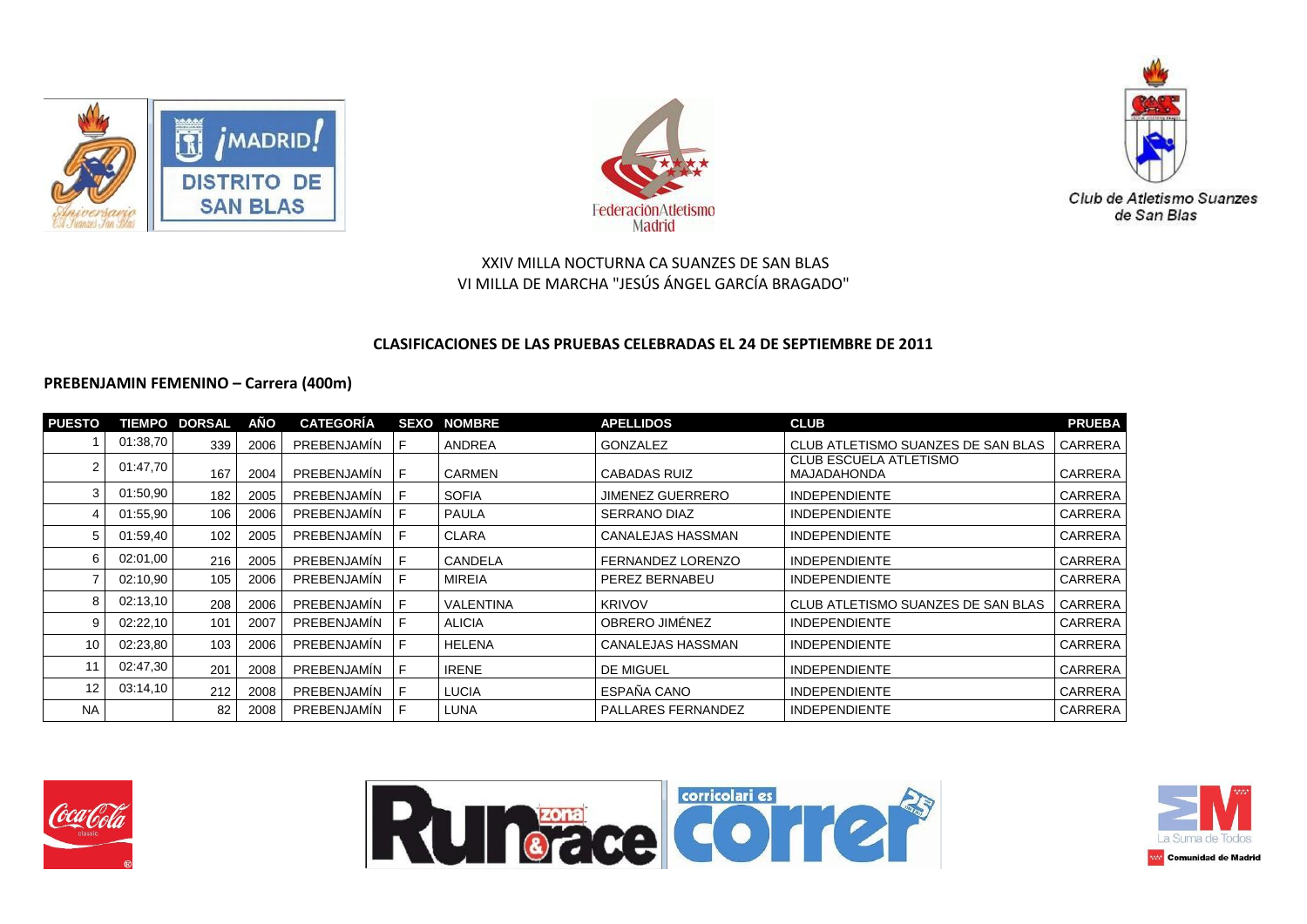





# **PREBENJAMIN MASCULINO – Carrera (400m)**

| <b>PUESTO</b> |          | <b>TIEMPO DORSAL</b> | AÑO  | <b>CATEGORÍA</b> |     | <b>SEXO NOMBRE</b> | <b>APELLIDOS</b>        | <b>CLUB</b>                                  | <b>PRUEBA</b>  |
|---------------|----------|----------------------|------|------------------|-----|--------------------|-------------------------|----------------------------------------------|----------------|
|               | 01:34,17 | 6                    | 2004 | PREBENJAMIN      | l M | <b>MARIO</b>       | <b>ESCOLANO MARTIN</b>  | CLUB ATLETISMO SUANZES DE SAN<br><b>BLAS</b> | <b>CARRERA</b> |
|               | 01:44.07 | 187                  | 2004 | PREBENJAMIN      | M   | <b>RUBEN</b>       | <b>IGLESIAS RIERA</b>   | <b>VIRGEN ATOCHA</b>                         | <b>CARRERA</b> |
|               | 01:44,81 | 2                    | 2005 | PREBENJAMÍN      | M   | <b>ADRIAN</b>      | <b>ESTEBAN</b>          | <b>INDEPENDIENTE</b>                         | <b>CARRERA</b> |
|               | 01:48.58 | 213                  | 2004 | PREBENJAMÍN      | M   | <b>PABLO</b>       | <b>GOMEZ RUEDA</b>      | <b>INDEPENDIENTE</b>                         | <b>CARRERA</b> |
| 5.            | 01:49,13 | 3                    | 2005 | PREBENJAMIN      | M   | ALEXANDRE          | PALLARES FERNANDEZ      | <b>INDEPENDIENTE</b>                         | CARRERA        |
| 6             | 01:49,47 | 210                  | 2004 | PREBENJAMIN      | м   | MAURO              | <b>GRIÑAN PIÑEIRO</b>   | <b>INDEPENDIENTE</b>                         | CARRERA        |
|               | 01:49,73 | 5                    | 2004 | PREBENJAMÍN      | l M | <b>JAVIER</b>      | <b>CARBONELL MACHÍN</b> | CLUB ATLETISMO SUANZES DE SAN<br><b>BLAS</b> | CARRERA        |
| 8             | 02:00.93 |                      | 2005 | PREBENJAMIN      | M   | <b>SAMUEL</b>      | <b>GANDU MUÑOZ</b>      | <b>INDEPENDIENTE</b>                         | CARRERA        |
| 9             | 02:07,83 | 199                  | 2005 | PREBENJAMIN      | M   | <b>ALEJANDRO</b>   | DE MIGUEL               | <b>INDEPENDIENTE</b>                         | <b>CARRERA</b> |
| 10            | 02:10,73 | 200                  | 2006 | PREBENJAMIN      | M   | <b>JUAN PABLO</b>  | DE MIGUEL               | <b>INDEPENDIENTE</b>                         | CARRERA        |
| 11            | 02:11.09 | 340                  | 2004 | PREBENJAMIN      | l M | HUGO               | <b>GONZALEZ</b>         | CLUB ATLETISMO SUANZES DE SAN<br><b>BLAS</b> | CARRERA        |
| 12            | 03:48,40 | 177                  | 2008 | PREBENJAMIN      | M   | <b>MIGUEL</b>      | <b>GOMEZ RUIZ</b>       | AGRUPACIÓN DEPORTIVA MARATHON                | CARRERA        |
| <b>NA</b>     |          | 4                    | 2008 | PREBENJAMIN      | M   | <b>ALVARO</b>      | SANCHEZ PICAZO          | CLUB ATLETISMO SUANZES DE SAN<br><b>BLAS</b> | CARRERA        |
| <b>NA</b>     |          | 209                  | 2007 | PREBENJAMIN      | M   | <b>XOEL</b>        | <b>GRIÑAN PIÑEIRO</b>   | <b>INDEPENDIENTE</b>                         | CARRERA        |
| <b>NA</b>     |          | 342                  | 2004 | PREBENJAMÍN      | l M | <b>PABLO</b>       | <b>GOMEZ POVEDA</b>     | <b>INDEPENDIENTE</b>                         | CARRERA        |





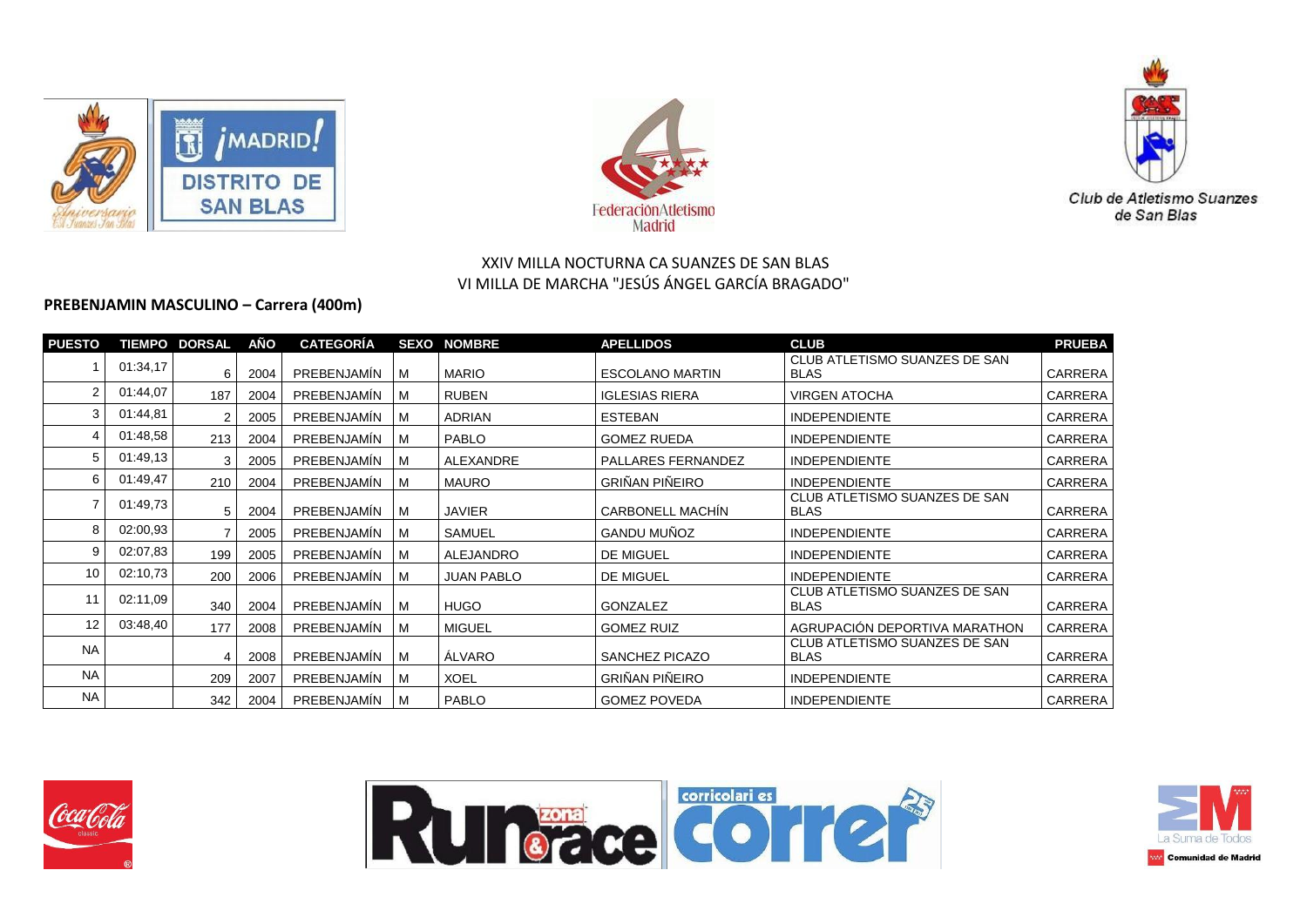





#### **BENJAMIN FEMENINO – Carrera (600m)**

| <b>PUESTO</b> |          | <b>TIEMPO DORSAL</b> | AÑO  | <b>CATEGORÍA</b> | <b>SEXO</b> | <b>NOMBRE</b>    | <b>APELLIDOS</b>        | <b>CLUB</b>                                | <b>PRUEBA</b>  |
|---------------|----------|----------------------|------|------------------|-------------|------------------|-------------------------|--------------------------------------------|----------------|
|               | 02:19.18 | 108                  | 2002 | <b>BENJAMIN</b>  |             | <b>ALICIA</b>    | l DE LA GRANJA          | AGRUPACIÓN DEPORTIVA MARATHON              | <b>CARRERA</b> |
|               | 02:23.22 | 111                  | 2003 | <b>BENJAMIN</b>  | F           | <b>PAULA</b>     | RODRIGUEZ SANZ          | <b>INDEPENDIENTE</b>                       | <b>CARRERA</b> |
|               | 02:23,51 | 215                  | 2002 | <b>BENJAMIN</b>  |             | <b>PATRICIA</b>  | l ACEBEDA BORLADO       | <b>INDEPENDIENTE</b>                       | <b>CARRERA</b> |
|               | 02:30,10 | 165                  | 2002 | <b>BENJAMIN</b>  |             | <b>MARIA</b>     | <b>HERRANZ UZOVIANO</b> | CLUB ESCUELA ATLETISMO MAJADAHONDA         | <b>CARRERA</b> |
| 5             | 02:39,20 | 107                  | 2003 | <b>BENJAMIN</b>  | F           | ALBA             | I ESPAÑA CANO           | POZUELO MADRID MAPOMA CLUB DE<br>ATLETISMO | <b>CARRERA</b> |
| 6             | 02:39.50 | 109                  | 2002 | <b>BENJAMIN</b>  |             | ANA              | SOLANO GARCIA           | CLUB ATLETISMO SUANZES DE SAN BLAS         | <b>CARRERA</b> |
|               | 02:39,80 | 221                  | 2002 | <b>BENJAMIN</b>  |             | <b>LINDA</b>     | <b>COLLOGUAZ</b>        | <b>INDEPENDIENTE</b>                       | <b>CARRERA</b> |
| 8             | 02:45,25 | 204                  | 2003 | <b>BENJAMIN</b>  |             | SILVIA           | l GONZALEZ LOPEZ        | CLUB ATLETISMO SUANZES DE SAN BLAS         | <b>CARRERA</b> |
| 9             | 03:28,16 | 207                  | 2002 | <b>BENJAMIN</b>  |             | <b>ESTEFANIA</b> | <b>KRIVOV</b>           | CLUB ATLETISMO SUANZES DE SAN BLAS         | <b>CARRERA</b> |
| <b>NA</b>     |          | 110                  | 2003 | <b>BENJAMIN</b>  |             | <b>LUCIA</b>     | NUÑO SANCHEZ            | <b>INDEPENDIENTE</b>                       | <b>CARRERA</b> |





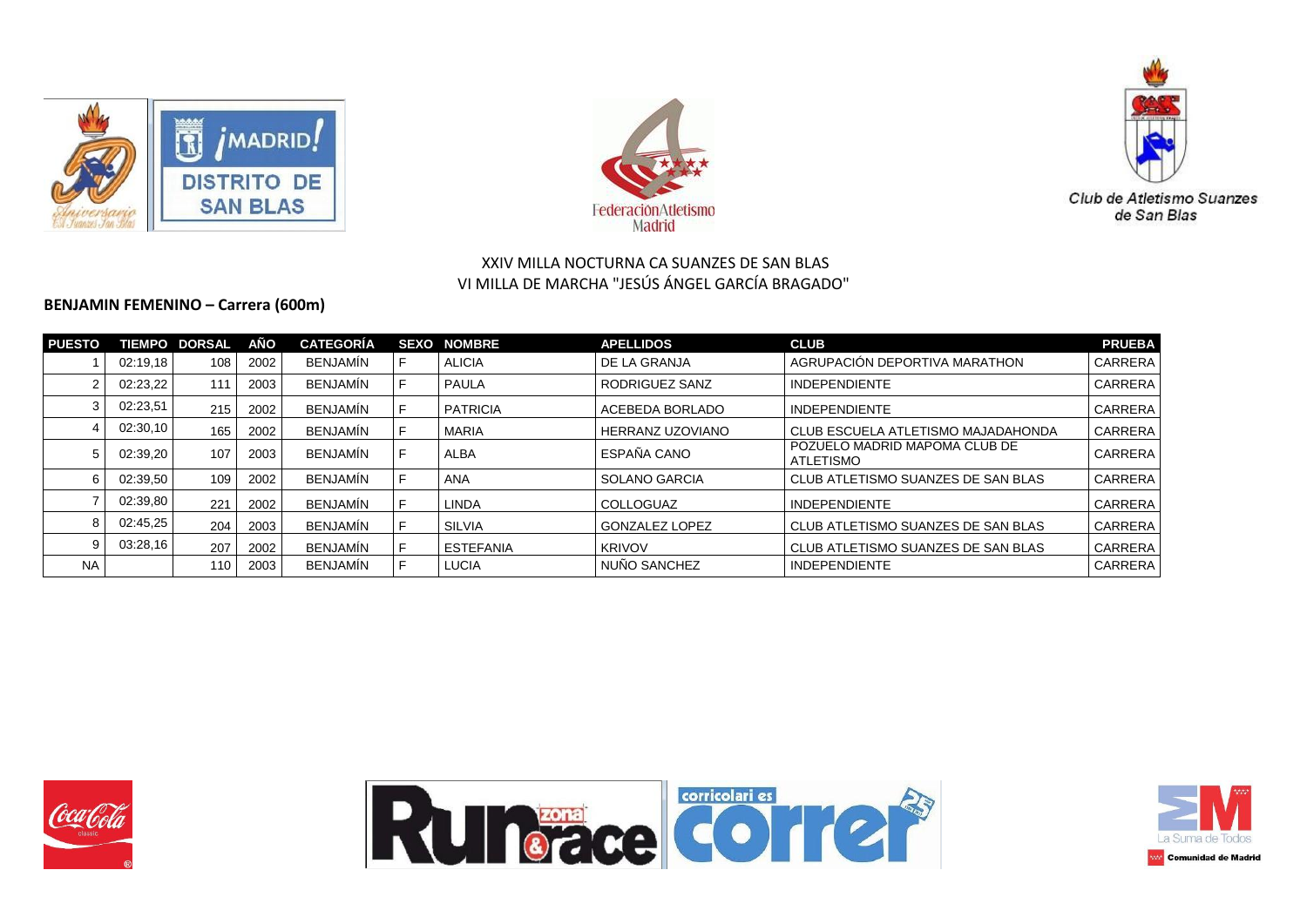





## **BENJAMIN MASCULINO – Carrera (600m)**

| <b>PUESTO</b> |          | <b>TIEMPO DORSAL</b> | AÑO  | <b>CATEGORÍA</b> |   | <b>SEXO NOMBRE</b> | <b>APELLIDOS</b>                     | <b>CLUB</b>                                  | <b>PRUEBA</b>  |
|---------------|----------|----------------------|------|------------------|---|--------------------|--------------------------------------|----------------------------------------------|----------------|
|               | 02:04,14 | 8                    | 2002 | <b>BENJAMÍN</b>  | м | <b>ADRIAN</b>      | <b>SERRANO DIAZ</b>                  | CLUB ATLETISMO LYNZE - PARLA                 | <b>CARRERA</b> |
|               | 02:11,52 | 197                  | 2002 | <b>BENJAMÍN</b>  | м | <b>RAUL</b>        | PRIETO BLANCO                        | CLUB BALONCESTO SAN FERNANDO                 | CARRERA        |
|               | 02:11,77 | 350                  | 2002 | <b>BENJAMÍN</b>  | M | PABLO              | RODRIGUEZ PEREIRA                    | CLUB ATLETISMO FUENLABRADA                   | CARRERA        |
|               | 02:16,45 | 17                   | 2002 | <b>BENJAMÍN</b>  | M | <b>JAVIER</b>      | <b>OBREGON SANZ</b>                  | PATROCINIO DE MARÍA                          | CARRERA        |
|               | 02:20,78 | 11                   | 2003 | <b>BENJAMÍN</b>  | M | <b>CARLOS</b>      | <b>CRESPO MONTESINOS</b>             | <b>INDEPENDIENTE</b>                         | CARRERA        |
| 6             | 02:21,25 | 14                   | 2002 | <b>BENJAMÍN</b>  | M | <b>FERNANDO</b>    | MONTEJO GARCES DE<br><b>MARCILLA</b> | <b>GRUPO OASIS</b>                           | CARRERA        |
|               | 02:22,30 | 9                    | 2002 | <b>BENJAMÍN</b>  | м | ALEXANDER (SASHA)  | RODRIGUEZ DIANO                      | <b>INDEPENDIENTE</b>                         | CARRERA        |
| 8             | 02:27,70 | 18                   | 2003 | <b>BENJAMÍN</b>  | м | <b>JORGE</b>       | <b>MAYORAL SANCHEZ</b>               | COLEGIO JULIAN MARIAS                        | <b>CARRERA</b> |
| 9             | 02:28,06 | 10                   | 2003 | <b>BENJAMÍN</b>  | M | <b>ALONSO</b>      | <b>GOMEZ POVEDA</b>                  | <b>INDEPENDIENTE</b>                         | CARRERA        |
| 10            | 02:31,52 | 21                   | 2002 | <b>BENJAMÍN</b>  | M | MANUEL             | <b>SANDIN MORENO</b>                 | <b>INDEPENDIENTE</b>                         | CARRERA        |
| 11            | 02:33,29 | 15                   | 2003 | <b>BENJAMÍN</b>  | M | <b>HUGO</b>        | SAMANIEGO YESTE                      | CLUB ATLETISMO SUANZES DE SAN<br><b>BLAS</b> | CARRERA        |
| 12            | 02:38,68 | 13                   | 2003 | <b>BENJAMÍN</b>  | м | <b>ESTEBAN</b>     | <b>COBAS GALAUNER</b>                | SAN JOSÉ OBRERO                              | CARRERA        |
| 13            | 02:43,68 | 12                   | 2003 | <b>BENJAMÍN</b>  | M | <b>CARLOS</b>      | <b>OLMEDO MORENO</b>                 | CLUB ATLETISMO SUANZES DE SAN<br><b>BLAS</b> | CARRERA        |
| 14            | 02:44,49 | 206                  | 2002 | <b>BENJAMÍN</b>  | м | <b>DANIEL</b>      | DE LUCAS CHANQUET                    | <b>INDEPENDIENTE</b>                         | CARRERA        |
| 15            | 02:45,94 | 23                   | 2003 | <b>BENJAMÍN</b>  | M | <b>OMAR</b>        | <b>NOUR FRIAS</b>                    | <b>INDEPENDIENTE</b>                         | CARRERA        |
| 16            | 02:49,57 | 194                  | 2002 | <b>BENJAMÍN</b>  | M | <b>ALEJANDRO</b>   | PARRA LAFUENTE                       | <b>INDEPENDIENTE</b>                         | CARRERA        |
| 17            | 02:53,01 | 198                  | 2003 | <b>BENJAMÍN</b>  | M | CARLOS             | DE MIGUEL                            | <b>INDEPENDIENTE</b>                         | CARRERA        |
| 18            | 02:55,85 | 20                   | 2002 | <b>BENJAMÍN</b>  | м | <b>JUAN</b>        | <b>MARTINEZ SANDÍN</b>               | <b>INDEPENDIENTE</b>                         | CARRERA        |







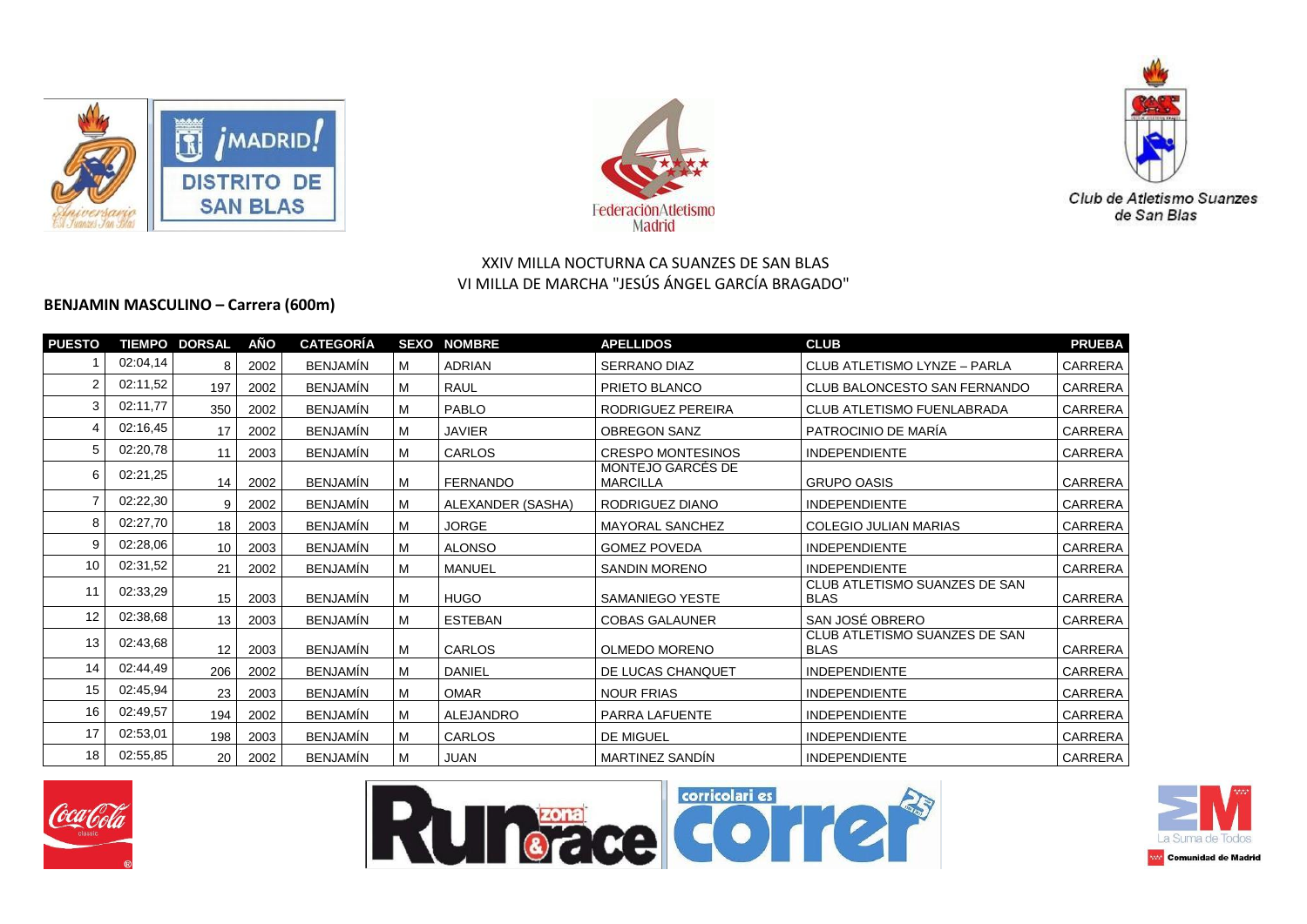





| 19        | 02:56,63 | 225 | 2002 | <b>BENJAMIN</b> | ANGEL          | MORERA ROJO             | <b>INDEPENDIENTE</b> | CARRERA        |
|-----------|----------|-----|------|-----------------|----------------|-------------------------|----------------------|----------------|
| 20        | 03:02.53 | 22  | 2003 | <b>BENJAMIN</b> | <b>MELCHOR</b> | GUTIERREZ               | <b>INDEPENDIENTE</b> | CARRERA        |
| 21        | 03:26.93 | 16  | 2003 | <b>BENJAMIN</b> | JAVIER         | <b>CARMONA LUENGO</b>   | <b>INDEPENDIENTE</b> | <b>CARRERA</b> |
| <b>NA</b> |          | 19  | 2002 | <b>BENJAMIN</b> | <b>JORGE</b>   | MIGUEL DEL CORRAL SIMON | <b>INDEPENDIENTE</b> | <b>CARRERA</b> |

## **ALEVIN FEMENINO – Carrera (800m)**

| <b>PUESTO</b> |          | <b>TIEMPO DORSAL</b> | AÑO  | <b>CATEGORÍA</b> | <b>SEXO</b> | <b>NOMBRE</b>   | <b>APELLIDOS</b>         | <b>CLUB</b>                                  | <b>PRUEBA</b>  |
|---------------|----------|----------------------|------|------------------|-------------|-----------------|--------------------------|----------------------------------------------|----------------|
|               | 02:55,27 | 120                  | 2000 | <b>ALEVIN</b>    |             | <b>MARTA</b>    | OBRERO JIMÉNEZ           | AGRUPACIÓN DEPORTIVA MARATHON                | <b>CARRERA</b> |
| 2             | 02:57,88 | 118                  | 2000 | ALEVÍN           | F           | <b>LAURA</b>    | <b>CORREAS URIETA</b>    | CLUB ATLETISMO SUANZES DE SAN<br><b>BLAS</b> | <b>CARRERA</b> |
| 3             | 03:00,92 | 176                  | 2000 | ALEVÍN           | F           | <b>CARMEN</b>   | <b>GOMEZ RUIZ</b>        | AGRUPACIÓN DEPORTIVA MARATHON                | CARRERA        |
| 4             | 03:03.55 | 119                  | 2000 | ALEVÍN           | F           | <b>LETICIA</b>  | <b>MERINO SACRISTAN</b>  | CLUB ATLETISMO SUANZES DE SAN<br><b>BLAS</b> | <b>CARRERA</b> |
| 5             | 03:05.58 | 116                  | 2001 | <b>ALEVIN</b>    | F           | HANNAH          | MAMAN MARTINEZ           | <b>INDEPENDIENTE</b>                         | <b>CARRERA</b> |
| 6             | 03:14,24 | 123                  | 2000 | <b>ALEVIN</b>    |             | <b>PATRICIA</b> | MARTINEZ MUÑOZ           | CLUB ATLETISMO SUANZES DE SAN<br><b>BLAS</b> | <b>CARRERA</b> |
|               | 03:18.72 | 115                  | 2001 | ALEVÍN           | F           | <b>EMMA</b>     | <b>MORENO PAREDES</b>    | <b>INDEPENDIENTE</b>                         | <b>CARRERA</b> |
| 8             | 03:19.83 | 205                  | 2000 | ALEVÍN           |             | MARTA           | <b>IZQUIERDO AYUSO</b>   | CLUB ATLETISMO SUANZES DE SAN<br><b>BLAS</b> | <b>CARRERA</b> |
| 9             | 03:21.73 | 124                  | 2000 | <b>ALEVIN</b>    | F           | <b>SONIA</b>    | LOPEZ ROMANO             | <b>INDEPENDIENTE</b>                         | <b>CARRERA</b> |
| 10            | 03:28,64 | 190                  | 2001 | ALEVÍN           | F           | <b>IRANTZU</b>  | <b>GARATE MURO</b>       | CLUB ATLETISMO FUENLABRADA                   | <b>CARRERA</b> |
| 11            | 03:36.83 | 122                  | 2001 | ALEVÍN           |             | MÓNICA          | <b>MANTECÓN MARTÍNEZ</b> | CLUB ATLETISMO SUANZES DE SAN<br><b>BLAS</b> | <b>CARRERA</b> |





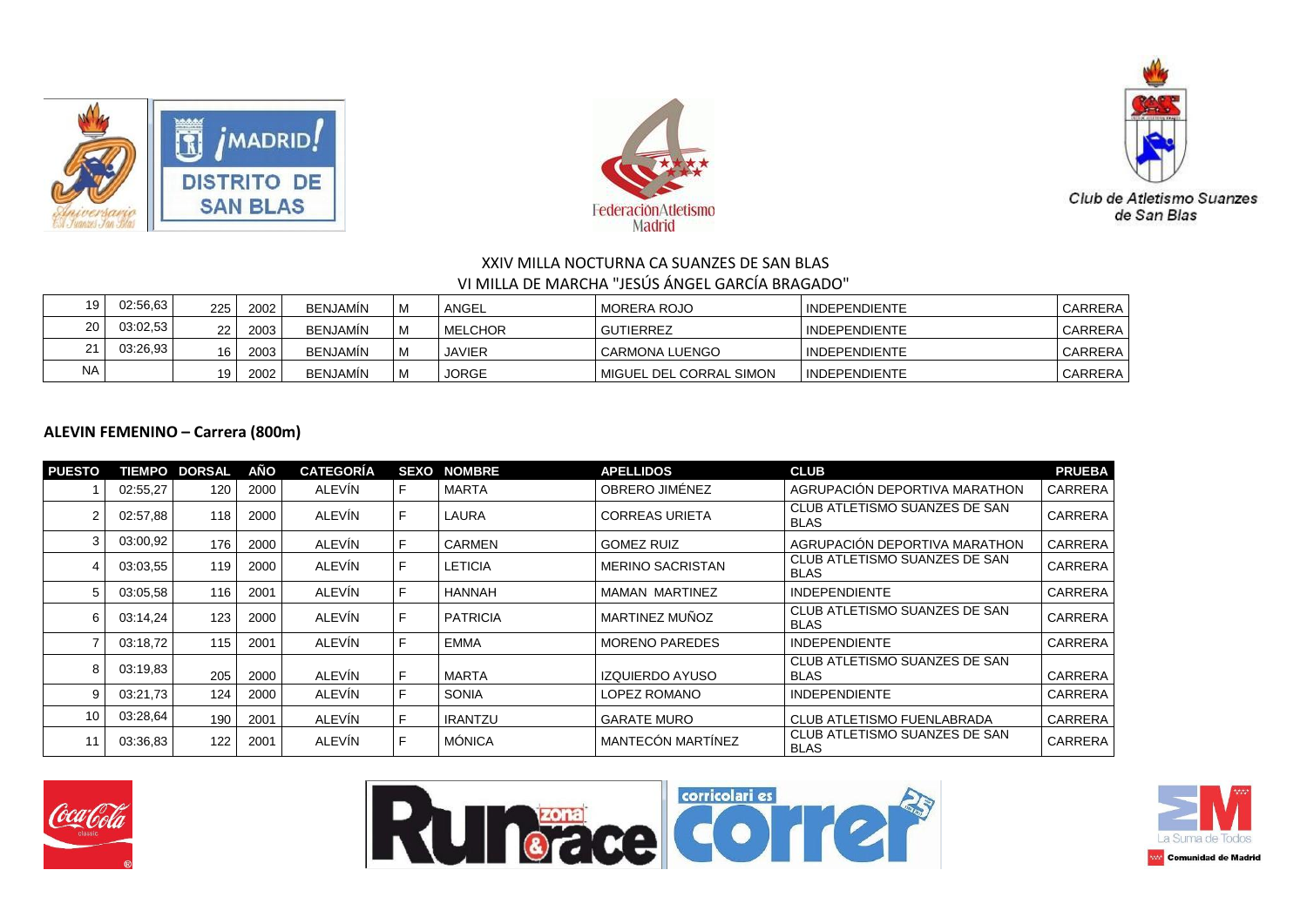





|           | 03:44.09 | 114  | 2001 | ALEVIN        | <b>CLAUDIA</b> | ESCOLANO MARTIN          | I CLUB ATLETISMO SUANZES DE SAN<br><b>BLAS</b> | CARRERA |
|-----------|----------|------|------|---------------|----------------|--------------------------|------------------------------------------------|---------|
| 13        | 04:07.20 | 113. | 2001 | ALEVIN        | <b>CELIA</b>   | CORBACHO CUBILLO         | <b>INDEPENDIENTE</b>                           | CARRERA |
| <b>NA</b> |          | 112  | 2000 | <b>ALEVIN</b> | <b>ALICIA</b>  | <b>CARBONERO HERRERA</b> | I AMIGOS DEL ATLETISMO DE<br><b>VALDEMORO</b>  | CARRERA |
| <b>NA</b> |          | 117  | 2000 | ALEVIN        | JULIA          | SERRANO ARRESE           | <b>INDEPENDIENTE</b>                           | CARRERA |
| <b>NA</b> |          | 121  | 2000 | ALEVIN        | MIRIAM         | <b>CARBONERO HERRERA</b> | I AMIGOS DEL ATLETISMO DE<br><b>VALDEMORO</b>  | CARRERA |

#### **ALEVIN MASCULINO – Carrera (800m)**

| <b>PUESTO</b> |          | <b>TIEMPO DORSAL</b> | AÑO  | <b>CATEGORÍA</b> | <b>SEXO</b> | <b>NOMBRE</b>      | <b>APELLIDOS</b>      | <b>CLUB</b>                                | <b>PRUEBA</b>  |
|---------------|----------|----------------------|------|------------------|-------------|--------------------|-----------------------|--------------------------------------------|----------------|
|               | 02:41,24 | 29                   | 2001 | ALEVIN           | M           | <b>FABIAN</b>      | <b>BLANCO ZAUTNER</b> | AGRUPACIÓN DEPORTIVA SPRINT                | <b>CARRERA</b> |
|               | 02:44.06 | 163                  | 2000 | ALEVIN           | M           | SAMUEL             | LOPEZ HERNANDEZ       | AGRUPACIÓN DEPORTIVA MARATHON              | CARRERA        |
|               | 02:44,57 | 26                   | 2001 | ALEVIN           | M           | <b>BORJA</b>       | I MARCOS BALLESTEROS  | EDWARD ATHLETIC CLUB                       | <b>CARRERA</b> |
|               | 02:45.55 | 196                  | 2000 | ALEVÍN           | M           | <b>HUGO</b>        | <b>PRIETO BLANCO</b>  | CLUB BALONCESTO SAN FERNANDO               | <b>CARRERA</b> |
| 5             | 02:48,19 | 34                   | 2000 | ALEVIN           | M           | <b>OMAR</b>        | l ALVAREZ TOUZANI     | CLUB ATLETISMO SUANZES DE SAN BLAS         | <b>CARRERA</b> |
| 6             | 02:51,20 | 36                   | 2000 | ALEVIN           | M           | PABLO              | l PÉREZ ZURDO         | CLUB ATLETISMO SUANZES DE SAN BLAS         | <b>CARRERA</b> |
|               | 02:54,50 | 27                   | 2000 | ALEVÍN           | M           | <b>DIEGO</b>       | HENAO YBAÑEZ          | <b>INDEPENDIENTE</b>                       | <b>CARRERA</b> |
| 8             | 02:59,29 | 28                   | 2000 | ALEVÍN           | M           | EDUARDO            | l COBAS GALAUNER      | POZUELO MADRID MAPOMA CLUB DE<br>ATLETISMO | <b>CARRERA</b> |
| 9             | 03:00.64 | 25                   | 2001 | ALEVIN           | M           | BELTRÁN            | <b>CAL CABIDO</b>     | AGRUPACIÓN DEPORTIVA SPRINT                | <b>CARRERA</b> |
| 10            | 03:04,32 | 162                  | 2001 | ALEVÍN           | M           | <b>JUAN CARLOS</b> | DEL RIO HERNANDEZ     | <b>INDEPENDIENTE</b>                       | CARRERA        |
|               | 03:06.15 | 33                   | 2001 | ALEVIN           | M           | <b>JOSE</b>        | I MESTRE MARTIN       | RAMON PEREZ DE AYALA                       | <b>CARRERA</b> |







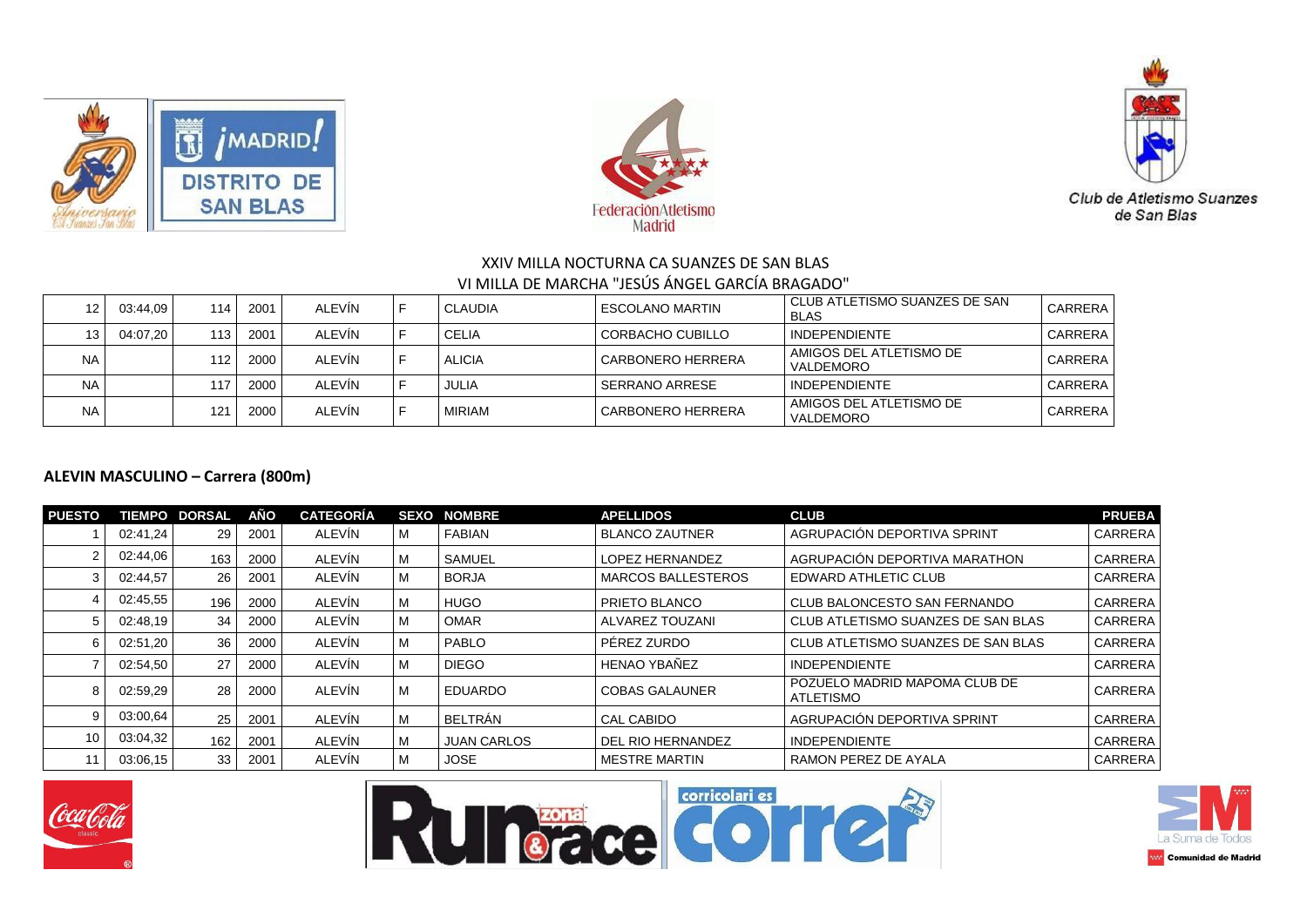





| $12 \overline{ }$ | 03:06.64 | 35  | 2001 | ALEVÍN | M | <b>PABLO</b>            | ARRANZ PEIRO             | AGRUPACIÓN DEPORTIVA SPRINT        | CARRERA |
|-------------------|----------|-----|------|--------|---|-------------------------|--------------------------|------------------------------------|---------|
| 13                | 03:11.75 | 31  | 2001 | ALEVIN | M | <b>GONZALO</b>          | PÉREZ ZURDO              | CLUB ATLETISMO SUANZES DE SAN BLAS | CARRERA |
| 14                | 03:13,84 | 37  | 2001 | ALEVIN | M | <b>RODRIGO</b>          | <b>GOMEZ POVEDA</b>      | <b>INDEPENDIENTE</b>               | CARRERA |
| 15                | 03:22.22 | 203 | 2001 | ALEVÍN | M | RICARDO                 | <b>GONZALEZ LOPEZ</b>    | COLEGIO JUAN VALDES                | CARRERA |
| 16                | 03:27,06 | 184 | 2001 | ALEVÍN | M | <b>RODRIGO</b>          | <b>JIMENEZ GUERRERO</b>  | <b>INDEPENDIENTE</b>               | CARRERA |
| 17                | 03:35,38 | 195 | 2000 | ALEVIN | M | DANIEL                  | MUÑOZ SANCHEZ            | <b>INDEPENDIENTE</b>               | CARRERA |
| 18                | 03:36,52 | 32  | 2000 | ALEVÍN | M | <b>HUGO</b>             | LOPEZ ROMANO             | <b>INDEPENDIENTE</b>               | CARRERA |
| 19                | 03:37,79 | 346 | 2001 | ALEVÍN | м | <b>NOEL</b>             | <b>SALINAS TORRES</b>    | <b>INDEPENDIENTE</b>               | CARRERA |
| <b>NA</b>         |          | 24  | 2000 | ALEVIN | M | <b>ALVARO</b>           | <b>JIMENEZ</b><br>GALVEZ | <b>INDEPENDIENTE</b>               | CARRERA |
| <b>NA</b>         |          | 30  | 2000 | ALEVIN | M | <b>FRANCISCO JAVIER</b> | <b>SERRANO GIMENO</b>    | <b>INDEPENDIENTE</b>               | CARRERA |





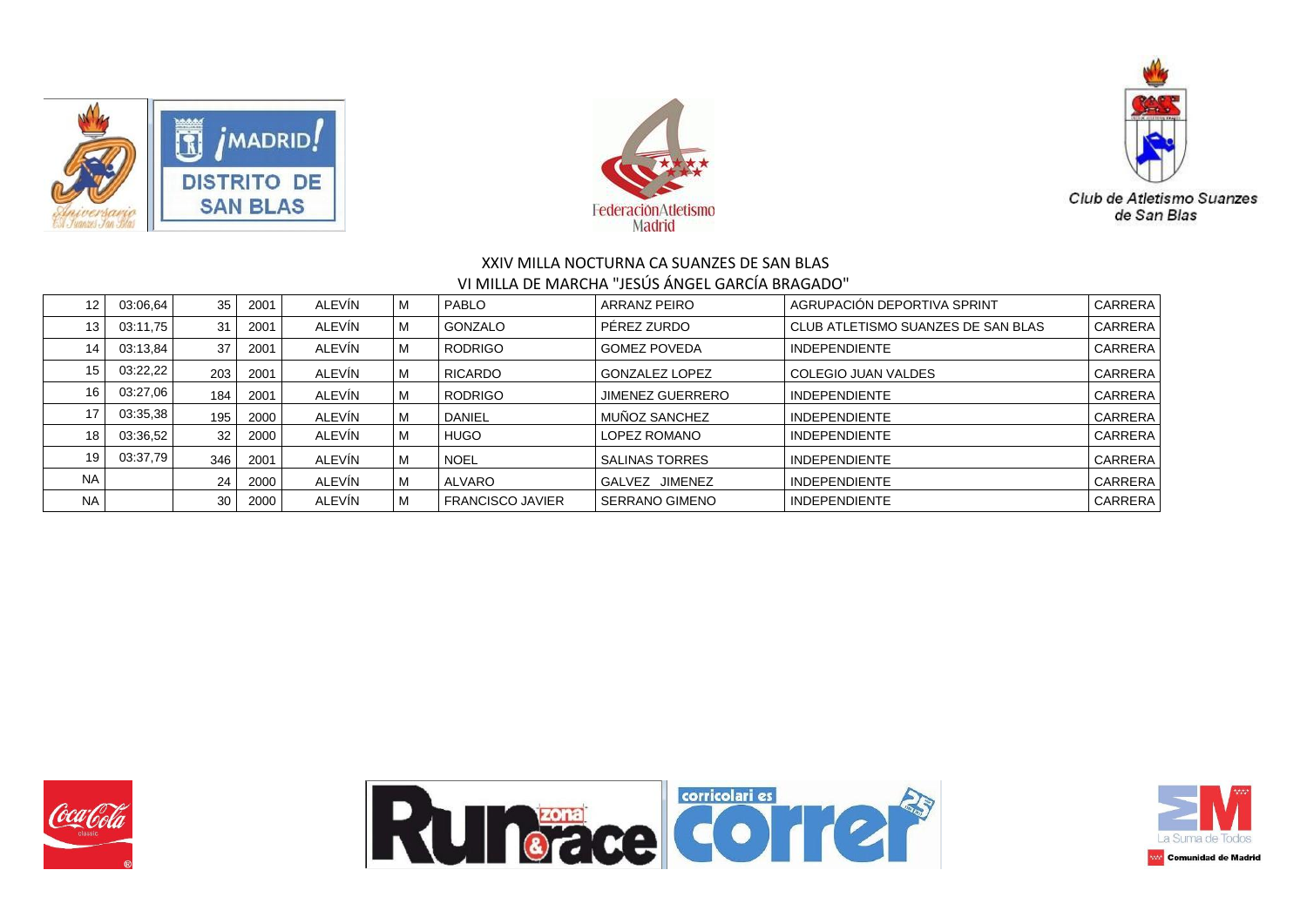





### **INFANTIL FEMENINO – Carrera (1000m)**

| <b>PUESTO</b>     |          | <b>TIEMPO DORSAL</b> | AÑO  | <b>CATEGORÍA</b> |   | <b>SEXO NOMBRE</b> | <b>APELLIDOS</b>        | <b>CLUB</b>                                   | <b>PRUEBA</b>  |
|-------------------|----------|----------------------|------|------------------|---|--------------------|-------------------------|-----------------------------------------------|----------------|
|                   | 03:34,33 | 129                  | 1998 | <b>INFANTIL</b>  | F | <b>DANIELA</b>     | <b>GUZZETTI SÁNCHEZ</b> | CLUB ATLETISMO SUANZES DE SAN<br><b>BLAS</b>  | CARRERA        |
| $\overline{2}$    | 03:36,98 | 191                  | 1999 | <b>INFANTIL</b>  | F | <b>RUTH</b>        | <b>GARATE MURO</b>      | <b>CLUB ATLETISMO FUENLABRADA</b>             | CARRERA        |
| 3                 | 03:42,31 | 126                  | 1999 | <b>INFANTIL</b>  | F | <b>CARLA</b>       | <b>CORTINA MARTIN</b>   | <b>INDEPENDIENTE</b>                          | CARRERA        |
| 4                 | 03:43.64 | 131                  | 1999 | <b>INFANTIL</b>  | F | <b>IRENE</b>       | VÁSQUEZ                 | AGRUPACIÓN DEPORTIVA MARATHON                 | CARRERA        |
| 5.                | 03:53,06 | 134                  | 1998 | <b>INFANTIL</b>  | F | <b>MICAELA</b>     | <b>BERNAL VALLE</b>     | <b>INDEPENDIENTE</b>                          | CARRERA        |
| 6                 | 04:02,78 | 132                  | 1999 | <b>INFANTIL</b>  | F | <b>JULIA</b>       | <b>CAL CABIDO</b>       | AGRUPACIÓN DEPORTIVA SPRINT                   | CARRERA        |
|                   | 04:04.57 | 133                  | 1999 | <b>INFANTIL</b>  | F | <b>LAURA</b>       | <b>MARTÍN HOZ</b>       | <b>INDEPENDIENTE</b>                          | CARRERA        |
| 8                 | 04:06.71 | 128                  | 1999 | <b>INFANTIL</b>  | F | <b>CLAUDIA</b>     | SANTAMARIA BAQUERO      | CLUB ATLETISMO SUANZES DE SAN<br><b>BLAS</b>  | CARRERA        |
| 9                 | 04:07.13 | 125                  | 1998 | <b>INFANTIL</b>  | F | <b>BEATRIZ</b>     | POVEDANO RUIZ           | CLUB ATLETISMO SUANZES DE SAN<br><b>BLAS</b>  | CARRERA        |
| 10                | 04:12,41 | 183                  | 1999 | <b>INFANTIL</b>  | F | <b>DIANA</b>       | <b>JIMENEZ GUERRERO</b> | A.A.ASOCIACIÓN ATLETICA DE<br><b>MOSTOLES</b> | CARRERA        |
| 11                | 04:13,22 | 136                  | 1998 | <b>INFANTIL</b>  | F | <b>PAULA</b>       | MANTECÓN MARTÍNEZ       | CLUB ATLETISMO SUANZES DE SAN<br><b>BLAS</b>  | CARRERA        |
| $12 \overline{ }$ | 04:20,68 | 137                  | 1999 | <b>INFANTIL</b>  | F | <b>PAULA</b>       | NUÑO MARTIN             | CLUB ATLETISMO SUANZES DE SAN<br><b>BLAS</b>  | CARRERA        |
| 13                | 04:37,24 | 135                  | 1998 | <b>INFANTIL</b>  | F | <b>PAULA</b>       | <b>GIROLAMI MORALES</b> | C.A. LOS HALCONES                             | <b>CARRERA</b> |
| 14                | 04:42,06 | 181                  | 1998 | <b>INFANTIL</b>  | F | <b>LUCIA</b>       | <b>CUEVAS DIEZ</b>      | <b>INDEPENDIENTE</b>                          | CARRERA        |
| 15                | 04:45,34 | 217                  | 1998 | <b>INFANTIL</b>  | F | LARA               | CARASA BALLESTEROS      | <b>INDEPENDIENTE</b>                          | CARRERA        |
| 16                | 05:18,39 | 130                  | 1998 | <b>INFANTIL</b>  | F | <b>IRENE</b>       | CORBACHO CUBILLO        | CLUB DEPORTIVO BÁSICO PARIS                   | CARRERA        |
| <b>NA</b>         |          | 127                  | 1998 | <b>INFANTIL</b>  | F | <b>CARMEN</b>      | <b>VICENTE ANDRADE</b>  | AGRUPACIÓN DEPORTIVA MARATHON                 | CARRERA        |







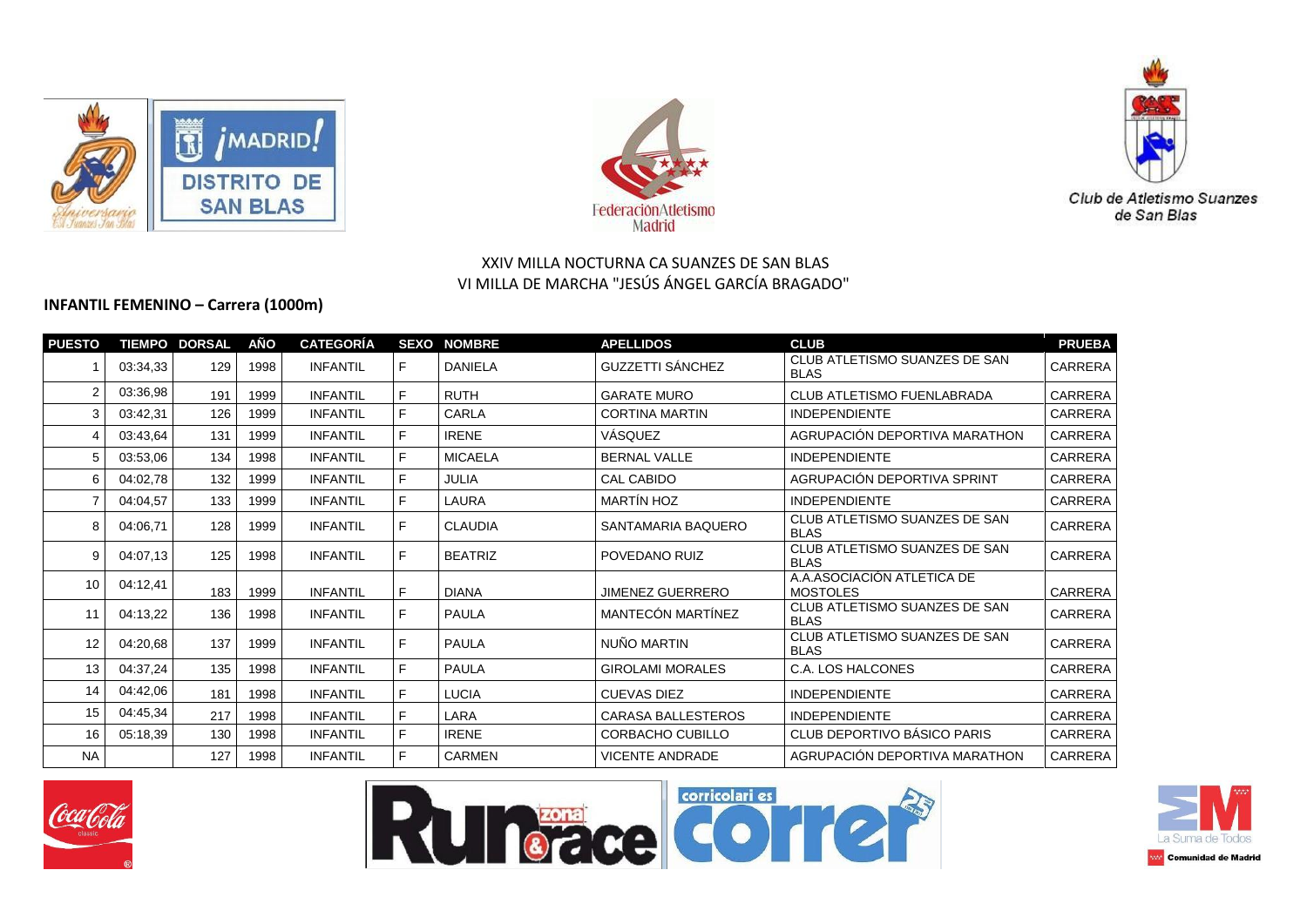





#### **INFANTIL MASCULINO – Carrera (1000m)**

| <b>PUESTO</b> |          | <b>TIEMPO DORSAL</b> | AÑO  | <b>CATEGORÍA</b> |   | <b>SEXO NOMBRE</b> | <b>APELLIDOS</b>            | <b>CLUB</b>                                       | <b>PRUEBA</b>  |
|---------------|----------|----------------------|------|------------------|---|--------------------|-----------------------------|---------------------------------------------------|----------------|
|               | 03:15,85 | 166                  | 1998 | <b>INFANTIL</b>  | M | <b>DIEGO</b>       | <b>CABADAS RUIZ</b>         | CLUB ESCUELA ATLETISMO MAJADAHONDA                | <b>CARRERA</b> |
| 2             | 03:28,57 | 46                   | 1998 | <b>INFANTIL</b>  | M | <b>JORGE</b>       | ALONSO MUÑOZ                | <b>INDEPENDIENTE</b>                              | CARRERA        |
| 3             | 03:34,91 | 193                  | 1999 | <b>INFANTIL</b>  | M | <b>ADRIAN</b>      | PARRA LAFUENTE              | POZUELO MADRID MAPOMA CLUB DE<br><b>ATLETISMO</b> | CARRERA        |
| Δ             | 03:35,87 | 47                   | 1998 | <b>INFANTIL</b>  | M | MIGUEL ÁNGEL       | SANCHEZ MAGALOTTI           | <b>INDEPENDIENTE</b>                              | <b>CARRERA</b> |
| 5             | 03:37,20 | 44                   | 1998 | <b>INFANTIL</b>  | M | <b>DANIEL</b>      | CUADRADO DIAZ               | CLUB ATLETISMO SUANZES DE SAN BLAS                | CARRERA        |
| 6             | 03:37,56 | 351                  | 1998 | <b>INFANTIL</b>  | M | <b>ADRIAN</b>      | PUJOL ALMODOVAR             | <b>INDEPENDIENTE</b>                              | <b>CARRERA</b> |
|               | 03:40,53 | 347                  | 1999 | <b>INFANTIL</b>  | M | <b>MIGUEL</b>      | <b>ENBID ROJAS</b>          | CLUB ATLETISMO COLMENAR VIEJO                     | <b>CARRERA</b> |
| 8             | 03:49,73 | 222                  | 1999 | <b>INFANTIL</b>  | M | <b>SERGIO</b>      | <b>OREJAS REVILLA</b>       | <b>INDEPENDIENTE</b>                              | <b>CARRERA</b> |
| 9             | 03:50,39 | 211                  | 1998 | <b>INFANTIL</b>  | M | <b>SERGIO</b>      | LOPEZ IZQUIERDO             | CLUB ATLETISMO LYNZE - PARLA                      | CARRERA        |
| 10            | 03:50,86 | 39                   | 1999 | <b>INFANTIL</b>  | M | <b>ALVARO</b>      | <b>FERNANDEZ GIL</b>        | <b>INDEPENDIENTE</b>                              | CARRERA        |
| 11            | 03:52,00 | 40                   | 1999 | <b>INFANTIL</b>  | M | <b>EDUARDO</b>     | <b>GARCÍA-TENORIO PARRA</b> | CLUB ATLETISMO SUANZES DE SAN BLAS                | CARRERA        |
| 12            | 03:56,39 | 345                  | 1998 | <b>INFANTIL</b>  | M | <b>DIEGO</b>       | MARQUINA ESTEBAN            | CLUB ASOCIACIÓN ATLETICA MORATALAZ                | <b>CARRERA</b> |
| 13            | 04:01,51 | 164                  | 1999 | <b>INFANTIL</b>  | M | <b>RUBEN</b>       | NAVARRO NIETO               | CLUB ATLETISMO LYNZE - PARLA                      | <b>CARRERA</b> |
| 14            | 04:01.76 | 43                   | 1999 | <b>INFANTIL</b>  | M | <b>MARIO</b>       | SANCHEZ ROSADO              | CLUB ATLETISMO SUANZES DE SAN BLAS                | CARRERA        |
| 15            | 04:08.47 | 173                  | 1999 | <b>INFANTIL</b>  | M | <b>VICTOR</b>      | <b>CEREZO MARTINEZ</b>      | <b>INDEPENDIENTE</b>                              | CARRERA        |
| 16            | 04:10,76 | 189                  | 1999 | <b>INFANTIL</b>  | M | CARLOS             | <b>SANZ MARTIN</b>          | <b>VIRGEN ATOCHA</b>                              | <b>CARRERA</b> |
| 17            | 04:21,65 | 188                  | 1999 | <b>INFANTIL</b>  | M | <b>BIEL</b>        | <b>IGLESIAS RIERA</b>       | CANGURO AMATEUR ATLETIC CLUB                      | <b>CARRERA</b> |







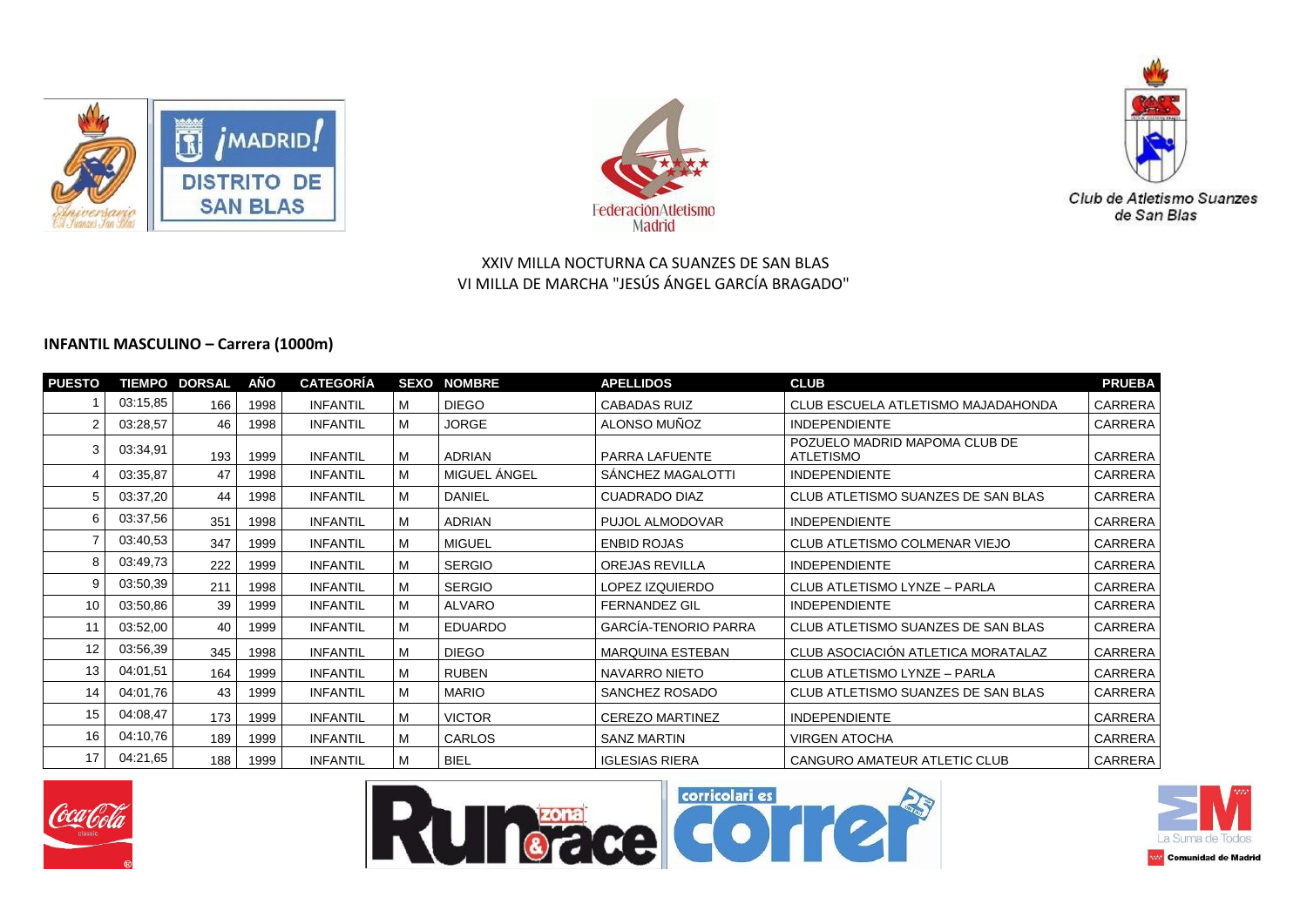





| 18        | 04:34.43 | 42              | 1999. | INFANTIL | M | <b>MARIO</b>     | I NUÑO SANCHEZ      | <b>INDEPENDIENTE</b> | CARRERA        |
|-----------|----------|-----------------|-------|----------|---|------------------|---------------------|----------------------|----------------|
| <b>NA</b> |          | 38 <sup>1</sup> | 1999  | INFANTIL | M | ALEJANDRO        | I CRESPO MONTESINOS | <b>INDEPENDIENTE</b> | CARRERA        |
| <b>NA</b> |          | 41              | 1999  | INFANTIL | M | <b>GUILLERMO</b> | I MORENO PAREDES    | I INDEPENDIENTE      | CARRERA        |
| <b>NA</b> |          | 45              | 1998  | INFANTIL | M | <b>DAVID</b>     | l GONZALEZ GUMIEL   | I INDEPENDIENTE      | <b>CARRERA</b> |

## **CADETE FEMENINO – Carrera (milla)**

| <b>PUESTO</b> |          | <b>TIEMPO DORSAL</b> | AÑO  | <b>CATEGORÍA</b> |   | <b>SEXO NOMBRE</b> | <b>APELLIDOS</b>                   | <b>CLUB</b>                                  | <b>PRUEBA</b>  |
|---------------|----------|----------------------|------|------------------|---|--------------------|------------------------------------|----------------------------------------------|----------------|
|               | 06:21,10 | 174                  | 1996 | <b>CADETE</b>    |   | LIDIA              | SANCHEZ-PUEBLA<br><b>FERNANDEZ</b> | CLUB ATLETICO SPARTAK GETAFE                 | <b>CARRERA</b> |
|               | 06:38.65 | 343                  | 1997 | <b>CADETE</b>    |   | LUCIA              | <b>CORRAL RIBERA</b>               | CLUB ATLETISMO COLMENAR VIEJO                | CARRERA        |
|               | 07:22,18 | 138                  | 1997 | <b>CADETE</b>    | F | MARÍA              | ARENAS ROBLES                      | CLUB ATLETISMO LYNZE - PARLA                 | <b>CARRERA</b> |
|               | 08:08.92 | 140                  | 1996 | <b>CADETE</b>    |   | SARAI              | <b>MESTRE MARTIN</b>               | CLUB ATLETISMO SUANZES DE SAN<br><b>BLAS</b> | <b>CARRERA</b> |
|               | 08:42,52 | 230                  | 1997 | <b>CADETE</b>    |   | <b>IRATXE</b>      | ARRIZABALO MADRID                  | CLUB ATLETISMO SUANZES DE SAN<br><b>BLAS</b> | <b>CARRERA</b> |
|               | 09:10.10 | 180                  | 1996 | <b>CADETE</b>    |   | <b>IRENE</b>       | SANTISTEBAN RODRIGUEZ              | <b>INDEPENDIENTE</b>                         | CARRERA        |
|               | 11:54,65 | 179                  | 1996 | <b>CADETE</b>    |   | <b>GLORIA</b>      | <b>REDONDO RINCON</b>              | <b>INDEPENDIENTE</b>                         | CARRERA        |
|               | 13:14.75 | 169                  | 1997 | <b>CADETE</b>    |   | <b>MARIA</b>       | <b>VICENT FRANCO</b>               | <b>INDEPENDIENTE</b>                         | <b>CARRERA</b> |
|               | 13:16,60 | 168                  | 1997 | <b>CADETE</b>    |   | LUCIA              | <b>DIAZ</b>                        | <b>INDEPENDIENTE</b>                         | CARRERA        |
| <b>NA</b>     |          | 139                  | 1996 | <b>CADETE</b>    |   | <b>ROCIO</b>       | CAÑUELO JIMENEZ                    | <b>INDEPENDIENTE</b>                         | <b>CARRERA</b> |
| <b>NA</b>     |          | 141                  | 1997 | <b>CADETE</b>    | F | <b>VERÓNICA</b>    | <b>CARBONERO HERRERA</b>           | AMIGOS DEL ATLETISMO DE<br>VALDEMORO         | <b>CARRERA</b> |





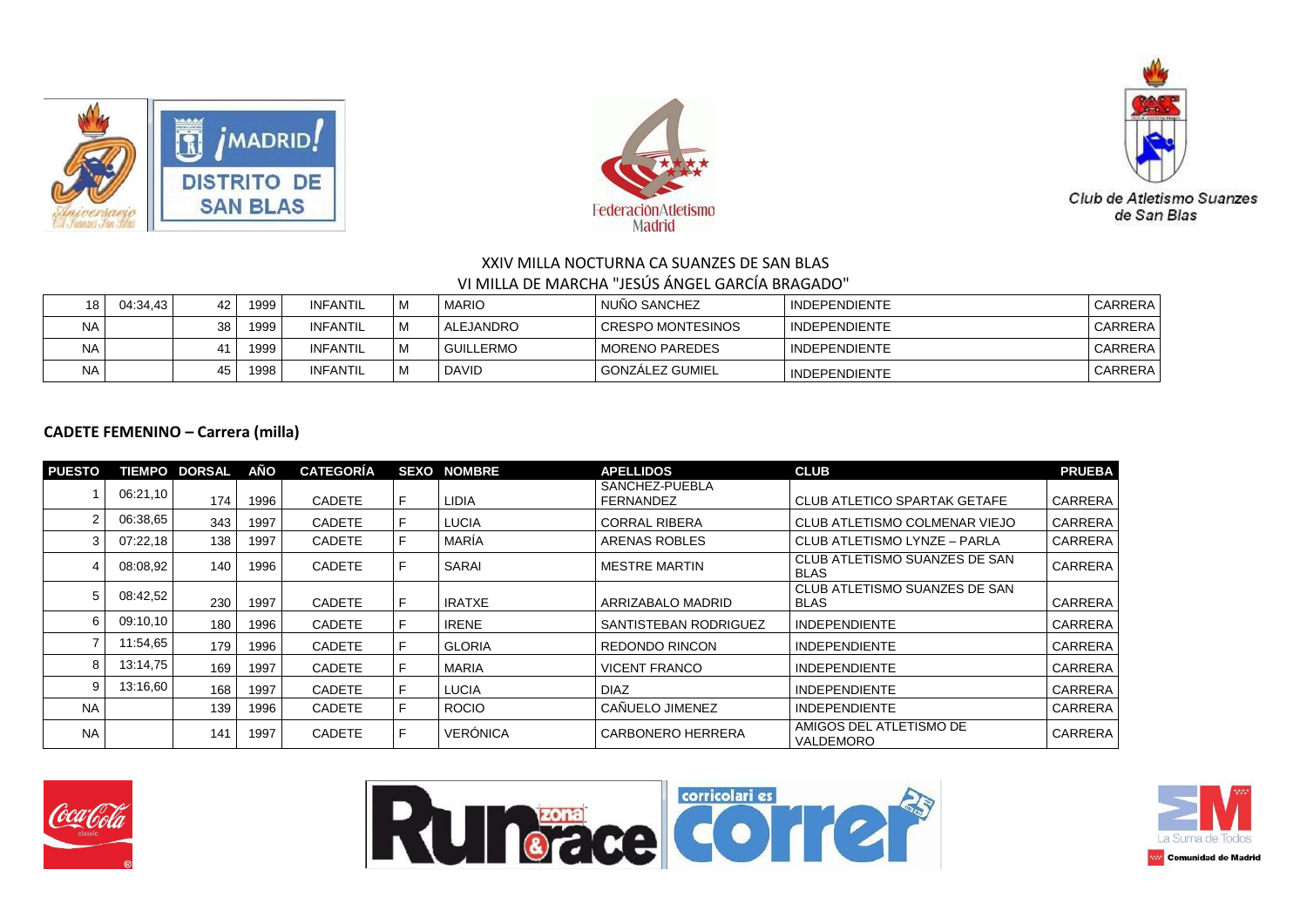





### **CADETE MASCULINO – Carrera (milla)**

| <b>PUESTO</b> |          | <b>TIEMPO DORSAL</b> | AÑO  | <b>CATEGORÍA</b> |   | <b>SEXO NOMBRE</b> | <b>APELLIDOS</b>      | <b>CLUB</b>                                       | <b>PRUEBA</b>  |
|---------------|----------|----------------------|------|------------------|---|--------------------|-----------------------|---------------------------------------------------|----------------|
|               | 05:18,92 | 220                  | 1996 | <b>CADETE</b>    | M | GONZALO            | PARRA MAESTRE         | POZUELO MADRID MAPOMA CLUB DE<br>ATLETISMO        | CARRERA        |
|               | 05:22,75 | 51                   | 1996 | <b>CADETE</b>    | M | PABLO              | RODRÍGUEZ MARTÍNEZ    | POZUELO MADRID MAPOMA CLUB DE<br><b>ATLETISMO</b> | <b>CARRERA</b> |
|               | 05:46,14 | 170                  | 1996 | <b>CADETE</b>    | M | <b>ALBERTO</b>     | PULIDO RUIZ           | <b>INDEPENDIENTE</b>                              | <b>CARRERA</b> |
|               | 06:01.52 | 355                  | 1997 | <b>CADETE</b>    | M | <b>JORGE</b>       | FRESNILLO NUÑEZ       | <b>EDWARD ATHLETIC CLUB</b>                       | <b>CARRERA</b> |
|               | 06:16.43 | 49                   | 1996 | <b>CADETE</b>    | M | <b>DAVID</b>       | <b>NOUR FRIAS</b>     | CLUB ATLETISMO SUANZES DE SAN BLAS                | <b>CARRERA</b> |
|               | 08:33,44 | 214                  | 1996 | <b>CADETE</b>    | M | <b>IVAN</b>        | <b>MERINO DEL VAL</b> | COLEGIO DE JESUS                                  | <b>CARRERA</b> |
| <b>NA</b>     |          | 48                   | 1997 | <b>CADETE</b>    | M | <b>BRUNO</b>       | <b>CAL CABIDO</b>     | AGRUPACIÓN DEPORTIVA SPRINT                       | CARRERA        |
| <b>NA</b>     |          | 50                   | 1996 | <b>CADETE</b>    | M | <b>JERSON</b>      | PEÑA FERNANDEZ        | <b>INDEPENDIENTE</b>                              | <b>CARRERA</b> |

## **JUVENIL/JUNIOR - ABSOLUTA FEMENINO - Carrera (milla)**

| <b>PUESTO</b> |          | <b>TIEMPO DORSAL</b> | AÑO  | <b>CATEGORÍA</b> | <b>SEXO NOMBRE</b> | <b>APELLIDOS</b>      | <b>CLUB</b>                                    | <b>PRUEBA</b> |
|---------------|----------|----------------------|------|------------------|--------------------|-----------------------|------------------------------------------------|---------------|
|               | 06:20.45 | 144                  | 1993 | <b>JUNIOR</b>    | ANAIS              | DOÑORO GALLARDO       | I CLUB ATLETISMO SUANZES DE SAN<br><b>BLAS</b> | CARRERA       |
|               | 06:26.39 | 142                  | 1994 | <b>JUVENIL</b>   | <b>ELSA</b>        | DEL VAL               | I CLUB ATLETISMO SUANZES DE SAN<br><b>BLAS</b> | CARRERA       |
|               | 06:34.28 | 228                  | 1992 | <b>JUNIOR</b>    | LAURA              | <b>FERNANDEZ MORA</b> | l CLUB ATLETISMO SUANZES DE SAN<br><b>BLAS</b> | CARRERA       |
|               | 06:54.89 | 219                  | 1993 | <b>JUNIOR</b>    | ARIADNA            | <b>SALINAS TORRES</b> | CLUB ATLETISMO SUANZES DE SAN<br><b>BLAS</b>   | CARRERA       |





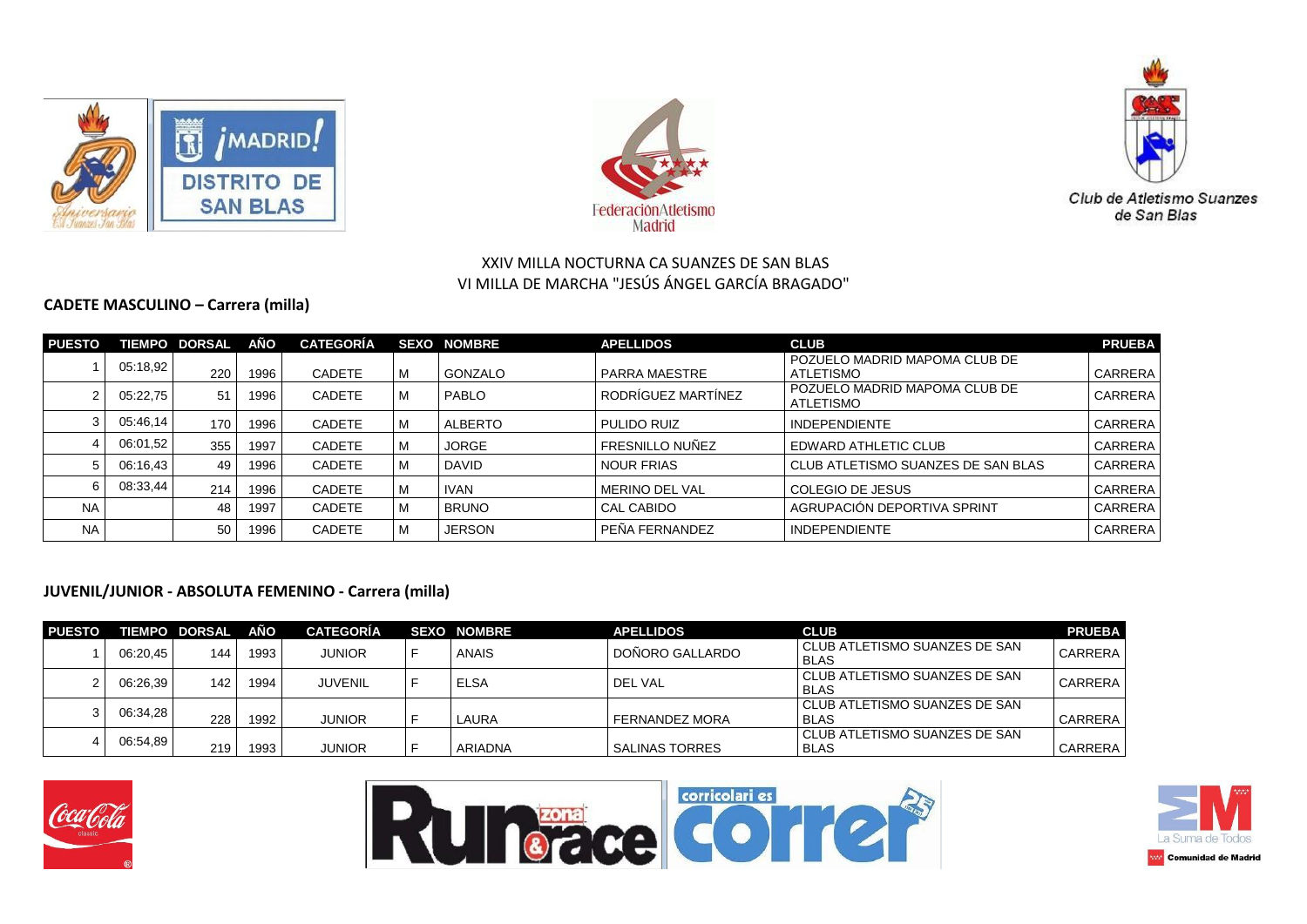





|           | 06:58,94 | 145 | 1992 | <b>JUNIOR</b>               | LAURA             | <b>SANCHEZ MARTIN</b> | CLUB ATLETISMO SUANZES DE SAN<br><b>BLAS</b> | CARRERA |
|-----------|----------|-----|------|-----------------------------|-------------------|-----------------------|----------------------------------------------|---------|
|           | 07:11.11 | 147 | 1977 | <b>I PROMESA/SENIOR I F</b> | GRACIELA QUITERIA | I PALACIOS ALZAGA     | <b>INDEPENDIENTE</b>                         | CARRERA |
|           | 07:45.37 | 146 | 1981 | <b>I PROMESA/SENIOR I F</b> | ANGELA            | FERNANDEZ             | CLUB ATLETISMO SUANZES DE SAN<br><b>BLAS</b> | CARRERA |
|           | 07:52.76 | 148 |      | 1984   PROMESA/SENIOR   F   | <b>ROCIO</b>      | MUÑOZ PEINADO         | <b>INDEPENDIENTE</b>                         | CARRERA |
|           | 08:18.74 | 149 |      | 1982   PROMESA/SENIOR   F   | <b>TANIA</b>      | SANTIAGO HERNANDEZ    | CLUB ATLETISMO SUANZES DE SAN<br><b>BLAS</b> | CARRERA |
| <b>NA</b> |          | 143 | 1995 | <b>JUVENIL</b>              | <b>VICTORIA</b>   | <b>BERNAL VALLE</b>   | <b>INDEPENDIENTE</b>                         | CARRERA |
| <b>NA</b> |          | 150 | 1986 | <b>I PROMESA/SENIOR I F</b> | <b>VERONICA</b>   | SAN FRUTOS MARTIN     | <b>INDEPENDIENTE</b>                         | CARRERA |

#### **JUVENIL/JUNIOR MASCULINO – Carrera (milla)**

| <b>PUESTO</b> |          | <b>TIEMPO DORSAL</b> | AÑO  | <b>CATEGORÍA</b> |   | <b>SEXO NOMBRE</b> | <b>APELLIDOS</b>        | <b>CLUB</b>                               | <b>PRUEBA</b>  |
|---------------|----------|----------------------|------|------------------|---|--------------------|-------------------------|-------------------------------------------|----------------|
|               | 05:05.17 | 52                   | 1995 | JUVENIL          | м | ALEJANDRO          | <b>LOZANO ROMERO</b>    | <b>INDEPENDIENTE</b>                      | <b>CARRERA</b> |
|               | 05:14.84 | 54                   | 1995 | JUVENIL          | M | <b>JAVIER</b>      | <b>MARTIN MORALES</b>   | <b>INDEPENDIENTE</b>                      | <b>CARRERA</b> |
| ٩             | 05:21,18 | 171                  | 1995 | <b>JUVENIL</b>   | м | <b>ENRIQUE</b>     | <b>BENITO GONZÁLEZ</b>  | AGRUPACIÓN DEPORTIVA<br>MARATHON          | <b>CARRERA</b> |
|               | 05:30.81 | 56                   | 1993 | <b>JUNIOR</b>    | M | DANIEL             | <b>MUNOZ CRUZ</b>       | ASOCIACIÓN ATLETICA DE<br><b>MOSTOLES</b> | <b>CARRERA</b> |
|               | 05:38,11 | 57                   | 1993 | <b>JUNIOR</b>    | M | <b>DAVID</b>       | <b>MONTALVO</b>         | CLUB ATLETISMO LYNZE - PARLA              | <b>CARRERA</b> |
|               | 05:40,57 | 227                  | 1994 | <b>JUVENIL</b>   | M | PABLO              | PAPINÁ MARTÍN           | <b>TRIATLON ALCOBENDAS</b>                | <b>CARRERA</b> |
|               | 05:43,42 | 223                  | 1994 | <b>JUVENIL</b>   | м | <b>JAVIER</b>      | <b>BARRANCO GOMEZ</b>   | l CLUB ATLETISMO LEGANES                  | <b>CARRERA</b> |
|               | 05:56.67 | 55                   | 1994 | <b>JUVENIL</b>   | м | <b>JORGE</b>       | <b>GIROLAMI MORALES</b> | l C.A. LOS HALCONES                       | <b>CARRERA</b> |
|               | 06:26,85 | 224                  | 1993 | <b>JUNIOR</b>    | M | ALEJANDRO          | ALCARAZ MUÑOZ           | <b>INDEPENDIENTE</b>                      | CARRERA        |







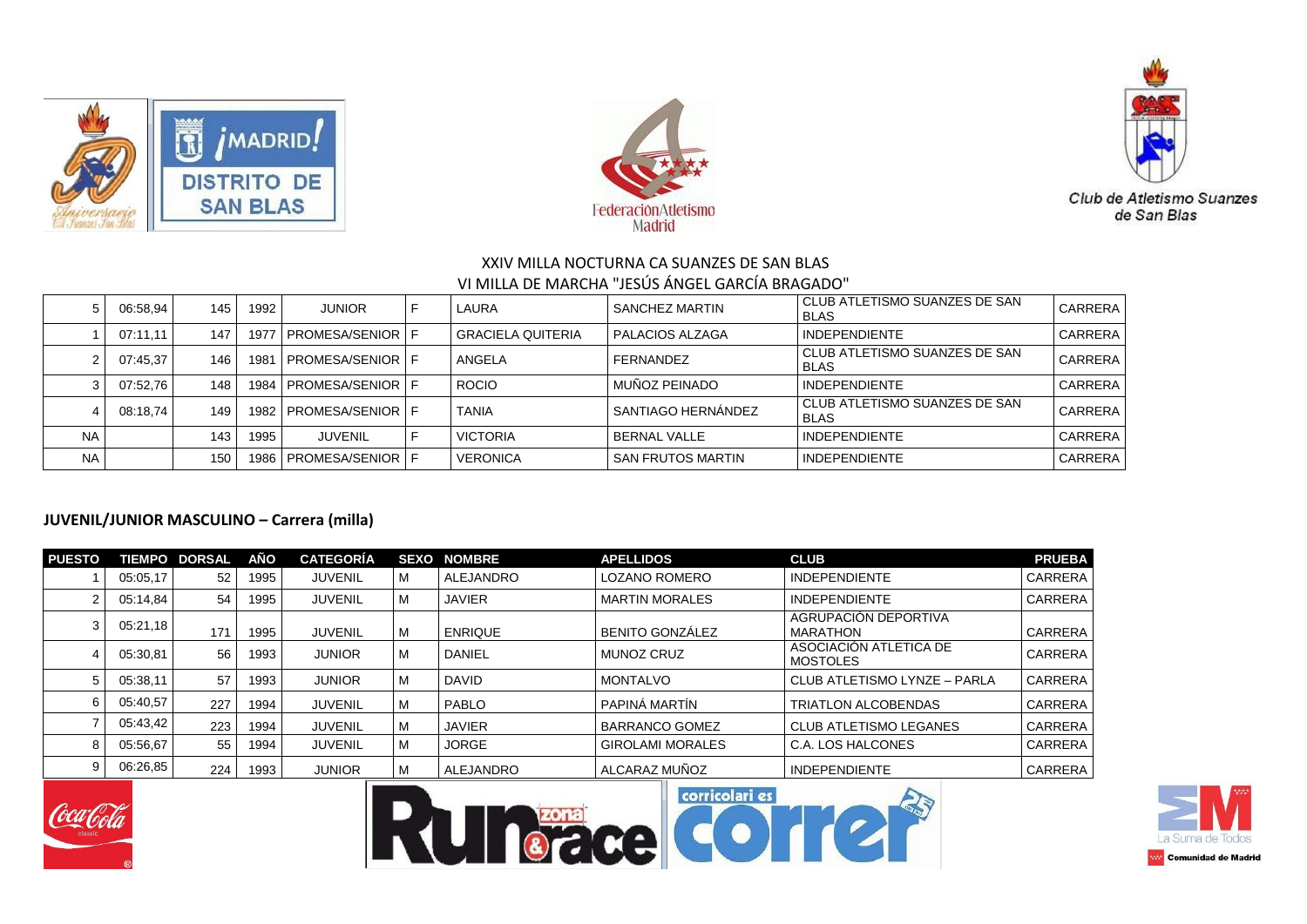





| 10 | 08:09.09 | 172      | 1995 | <b>JUVENIL</b> | I M | <b>JUAN</b>      | <b>CEREZO MARTINEZ</b>         | <b>INDEPENDIENTE</b>                                         | CARRERA |
|----|----------|----------|------|----------------|-----|------------------|--------------------------------|--------------------------------------------------------------|---------|
| NA |          | -^<br>JJ | 1994 | <b>JUVENIL</b> | ' M | <b>FRANCISCO</b> | VÁZQUEZ<br><b>ODEZ</b><br>ั∟∪เ | ASOCIACIÓ <sup>N</sup><br>LETICA DE<br>AT<br><b>MOSTOLES</b> | CARRERA |

#### **ABSOLUTA MASCULINO – Carrera (milla)**

| <b>PUESTO</b> |          | <b>TIEMPO DORSAL</b> | AÑO              | <b>CATEGORIA</b>          | <b>SEXO NOMBRE</b> | <b>APELLIDOS</b>       | <b>CLUB</b>                                    | <b>PRUEBA</b>  |
|---------------|----------|----------------------|------------------|---------------------------|--------------------|------------------------|------------------------------------------------|----------------|
|               | 04:34,35 |                      | 1992             | JUNIOR*                   | <b>FERNANDO</b>    | <b>CARRO MORILLO</b>   | CLUB ATLETISMO SUANZES DE SAN BLAS             | CARRERA        |
|               | 04:37,36 | 65                   | 1987             | <b>PROMESA/SENIOR   M</b> | MANUEL             | NUÑO GRANDE            | SOCIEDAD GIMNASTICA DE PONTEVEDRA<br>(GALICIA) | CARRERA        |
| 3             | 04:49.06 | 232                  | 1991             | <b>PROMESA/SENIOR   M</b> | <b>MARCOS</b>      | RAMOS FERNANDEZ        | AGRUPACIÓN DEPORTIVA MARATHON                  | <b>CARRERA</b> |
|               | 05:00,26 | 66                   | 1985             | <b>PROMESA/SENIOR   M</b> | RACHID             | <b>EL HAJGI</b>        | CLUB ATLETISMO SUANZES DE SAN BLAS             | CARRERA        |
| 5             | 05:23,86 | 58                   | 1988             | <b>PROMESA/SENIOR   M</b> | <b>DIEGO</b>       | <b>MARTIN</b>          | CLUB ATLETISMO SUANZES DE SAN BLAS             | CARRERA        |
| 6             | 05:25,37 | 60                   | 198 <sup>7</sup> | <b>PROMESA/SENIOR   M</b> | <b>ISRAEL</b>      | <b>BARRIO CANCELA</b>  | INDEPENDIENTE                                  | CARRERA        |
|               | 05:33,88 | 63                   | 1990             | <b>PROMESA/SENIOR   M</b> | LUIS ALFONSO       | FERNANDEZ PUERTA       | CLUB ATLETISMO SUANZES DE SAN BLAS             | <b>CARRERA</b> |
| 8             | 05:38,59 | 240                  | 1978             | <b>PROMESA/SENIOR   M</b> | <b>IGNACIO</b>     | <b>NUCHE BURGOS</b>    | INDEPENDIENTE                                  | CARRERA        |
| 9             | 05:39,45 | 185                  | 1990             | <b>PROMESA/SENIOR   M</b> | <b>ABDOILAH</b>    | <b>BIRRAI</b>          | <b>INDEPENDIENTE</b>                           | CARRERA        |
| 10            | 05:55,68 | 236                  | 1979             | <b>PROMESA/SENIOR   M</b> | <b>MIGUEL</b>      | <b>GONZALEZ MARTIN</b> | LA QUINTA DEL PADYS                            | CARRERA        |
| 11            | 06:02,12 | 59                   | 1982             | <b>PROMESA/SENIOR   M</b> | <b>IGNACIO</b>     | MONEO DE BLAS          | INDEPENDIENTE                                  | CARRERA        |
| 12            | 09:25,24 | 237                  | 1979             | <b>PROMESA/SENIOR   M</b> | <b>JOSE MANUEL</b> | <b>LORENTE SORIA</b>   | LA QUINTA DEL PADYS                            | CARRERA        |
| <b>NA</b>     |          | -61                  | 1988             | <b>PROMESA/SENIOR   M</b> | <b>JAVIER</b>      | FERNÁNDEZ MARAZUELA    | ASOCIACIÓN ATLETICA DE MOSTOLES                | CARRERA        |
| <b>NA</b>     |          | 62                   | 1984             | <b>PROMESA/SENIOR   M</b> | <b>JAVIER</b>      | <b>HARO LLADO</b>      | INDEPENDIENTE                                  | CARRERA        |
| <b>NA</b>     |          | 64                   | 1983             | PROMESA/SENIOR   M        | LUIS MIGUEL        | PELAEZ RODRIGUEZ       | POZUELO MADRID MAPOMA CLUB DE ATLETISMO        | CARRERA        |







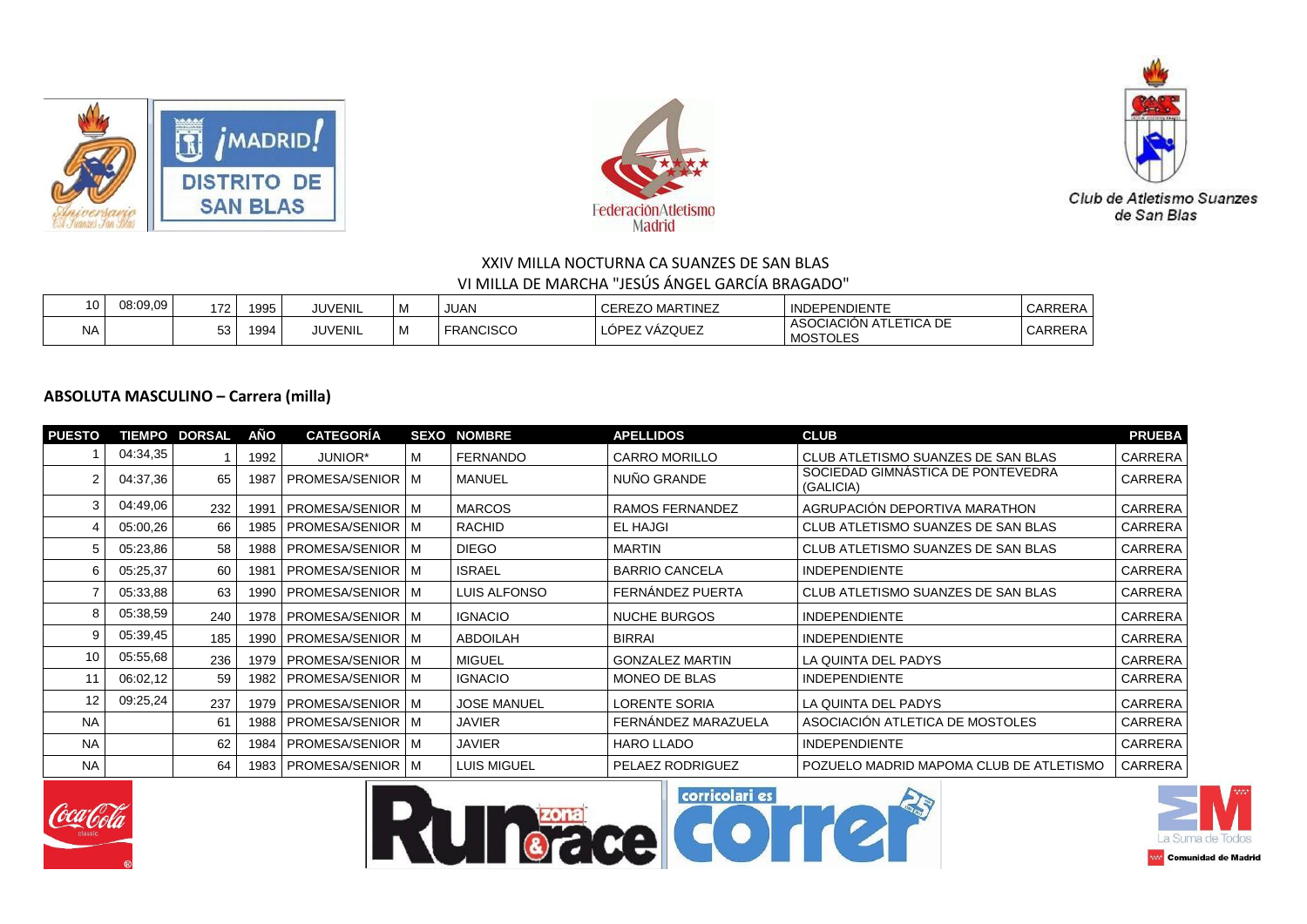





#### **VETERANOS FEMENINO - Carrera (milla)**

| <b>PUESTO</b> |          | <b>TIEMPO DORSAL</b> | AÑO  | <b>CATEGORÍA</b> |   | <b>SEXO NOMBRE</b> | <b>APELLIDOS</b>          | <b>CLUB</b>                                  | <b>PRUEBA</b>  |
|---------------|----------|----------------------|------|------------------|---|--------------------|---------------------------|----------------------------------------------|----------------|
|               | 05:58,32 | 158                  | 1973 | <b>VETERANA</b>  | F | MARÍA LUISA        | PINEDA DE LA LOSA         | CLUB ATLETISMO SUANZES DE SAN<br><b>BLAS</b> | CARRERA        |
|               | 07:38,71 | 152                  | 1966 | <b>VETERANA</b>  | F | <b>CARMEN</b>      | MARTIN PIÑUELA            | <b>INDEPENDIENTE</b>                         | <b>CARRERA</b> |
|               | 07:39.81 | 153                  | 1967 | <b>VETERANA</b>  | F | <b>DOLORES</b>     | <b>MONTERO NAVAS</b>      | <b>INDEPENDIENTE</b>                         | <b>CARRERA</b> |
|               | 07:43.13 | 358                  | 1974 | <b>VETERANA</b>  | F | <b>LINDA</b>       | BENALCAZAR MIÑO           | <b>INDEPENDIENTE</b>                         | CARRERA        |
|               | 07:52,96 | 161                  | 1968 | <b>VETERANA</b>  | F | <b>NURIA</b>       | <b>CUBILLO CORCOLES</b>   | <b>INDEPENDIENTE</b>                         | CARRERA        |
| 6             | 07:55,77 | 218                  | 1966 | VETERANA         | F | <b>CRISTINA</b>    | <b>BALLESTEROS SIERRA</b> | <b>INDEPENDIENTE</b>                         | CARRERA        |
|               | 08:04,57 | 360                  | 1969 | VETERANA         | F | <b>VERONICA</b>    | <b>MEANA</b>              | CLUB ATLETISMO SUANZES DE SAN<br><b>BLAS</b> | CARRERA        |
| 8             | 08:15,17 | 159                  | 1974 | <b>VETERANA</b>  | F | <b>MERCEDES</b>    | PEREZ PAREDES             | CLUB ATLETISMO SUANZES DE SAN<br><b>BLAS</b> | CARRERA        |
| 9             | 08:21,65 | 155                  | 1975 | <b>VETERANA</b>  | F | <b>LUZ</b>         | <b>NUÑEZ</b>              | <b>INDEPENDIENTE</b>                         | <b>CARRERA</b> |
| 10            | 08:22,41 | 154                  | 1975 | VETERANA         | F | <b>IRENE</b>       | <b>CIRIA</b>              | CLUB ATLETISMO SUANZES DE SAN<br><b>BLAS</b> | <b>CARRERA</b> |
| 11            | 09:44.16 | 192                  | 1973 | <b>VETERANA</b>  | F | <b>CAROLINA</b>    | HASSMANN                  | <b>INDEPENDIENTE</b>                         | CARRERA        |
| <b>NA</b>     |          | 151                  | 1969 | <b>VETERANA</b>  | F | <b>BEGOÑA</b>      | <b>HERRER RINCON</b>      | <b>INDEPENDIENTE</b>                         | CARRERA        |
| <b>NA</b>     |          | 156                  | 1972 | VETERANA         | F | <b>MªMAGDALENA</b> | DÍAZ GARCÍA               | CLUB ATLETISMO SUANZES DE SAN<br><b>BLAS</b> | <b>CARRERA</b> |
| <b>NA</b>     |          | 157                  | 1969 | <b>VETERANA</b>  | F | <b>MARIA</b>       | RODRIGUEZ DEL YERRO       | <b>INDEPENDIENTE</b>                         | CARRERA        |
| <b>NA</b>     |          | 160                  | 1965 | <b>VETERANA</b>  | F | <b>NIEVES</b>      | <b>SANCHEZ</b>            | <b>INDEPENDIENTE</b>                         | CARRERA        |







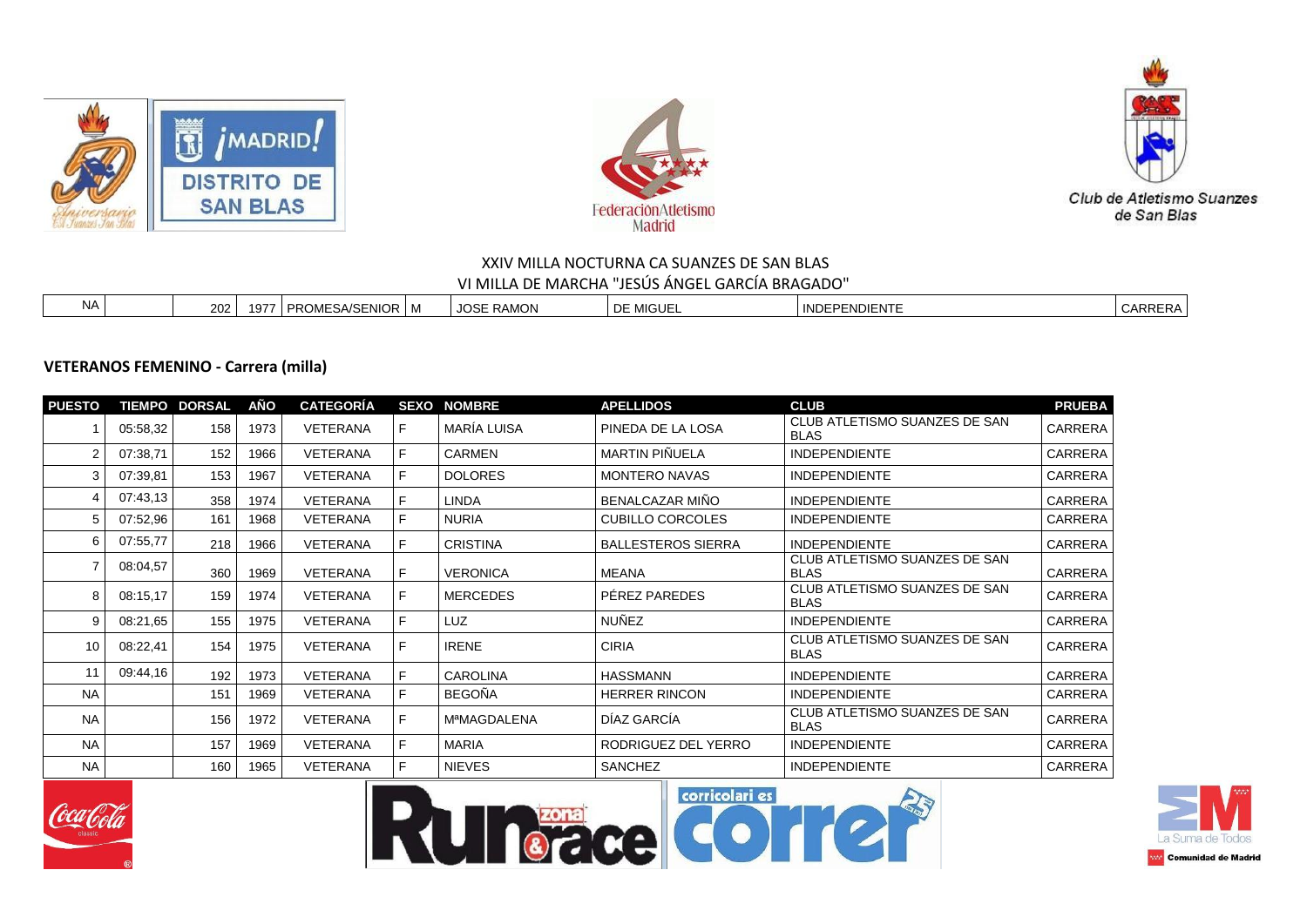





## **VETERANOS MASCULINO - Carrera (milla)**

| <b>PUESTO</b> |          | <b>TIEMPO DORSAL</b> | AÑO  | <b>CATEGORÍA</b> |   | <b>SEXO NOMBRE</b>  | <b>APELLIDOS</b>         | <b>CLUB</b>                                  | <b>PRUEBA</b>  |
|---------------|----------|----------------------|------|------------------|---|---------------------|--------------------------|----------------------------------------------|----------------|
|               | 05:00,47 | 239                  | 1974 | VETERANO         | м | <b>ISRAEL</b>       | <b>GONZALEZ CARDAMA</b>  | <b>CLUB ATLETISMO FUENLABRADA</b>            | CARRERA        |
| 2             | 05:01,60 | 359                  | 1971 | VETERANO         | м | MANUEL              | <b>GRIÑAN CARAVACA</b>   | CLUB ATLETISMO SUANZES DE SAN<br><b>BLAS</b> | CARRERA        |
| 3             | 05:12,30 | 238                  | 1973 | VETERANO         |   | MIGEL ANGEL         | DIAZ DOMINGUEZ           | <b>INDEPENDIENTE</b>                         | <b>CARRERA</b> |
| 4             | 05:14.62 | 104                  | 1960 | <b>VETERANO</b>  | M | <b>JOSE MANUEL</b>  | FERNANDEZ PEDREGOSA      | CLUB ATLETISMO SUANZES DE SAN<br><b>BLAS</b> | CARRERA        |
| 5             | 05:14,94 | 84                   | 1969 | VETERANO         | м | <b>JUAN CARLOS</b>  | OBREGON CACHO            | PANDA DEL MURO                               | CARRERA        |
| 6             | 05:16,25 | 73                   | 1966 | VETERANO         | M | <b>CARLOS MARIA</b> | <b>HURTADO GUTIERREZ</b> | CLUB ATLETISMO SUANZES DE SAN<br><b>BLAS</b> | CARRERA        |
|               | 05:18,20 | 70                   | 1962 | VETERANO         | м | ANGEL LUIS          | <b>CARRION ALONSO</b>    | CLUB DEPORTIVO CANAL DE ISABEL II            | CARRERA        |
| 8             | 05:23,00 | 98                   | 1972 | VETERANO         | м | <b>SANTIAGO</b>     | RODRIGUEZ DEL YERRO      | <b>INDEPENDIENTE</b>                         | CARRERA        |
| 9             | 05:23,73 | 69                   | 1970 | VETERANO         | м | <b>ANDRES</b>       | PEREZ                    | C.A. MIRAMAR FENT CAMES                      | CARRERA        |
| 10            | 05:26,51 | 90                   | 1967 | VETERANO         | м | MANUEL              | DIAZ ALVAREZ             | CLUB ATLETISMO SUANZES DE SAN<br><b>BLAS</b> | CARRERA        |
| 11            | 05:26,99 | 234                  | 1973 | VETERANO         | M | ANGEL               | <b>CALERO GARRIDO</b>    | CLUB ATLETISMO SUANZES DE SAN<br><b>BLAS</b> | CARRERA        |
| 12            | 05:30,08 | 79                   | 1965 | VETERANO         | M | <b>JESUS</b>        | LOPEZ HIDALGO            | <b>MARLINS TRIATLON MADRID</b>               | CARRERA        |
| 13            | 05:31,52 | 76                   | 1973 | VETERANO         | M | FERNANDO ALFONSO    | CASTELLANO DEL CASTILLO  | <b>INDEPENDIENTE</b>                         | CARRERA        |
| 14            | 05:36,56 | 233                  | 1970 | VETERANO         | M | MIGUEL ANGEL        | ALONSO ROMERO            | <b>INDEPENDIENTE</b>                         | CARRERA        |
| 15            | 05:36,79 | 231                  | 1963 | VETERANO         | м | <b>NIGRO</b>        | ANGELO                   | <b>JORGE MANRIQUE</b>                        | CARRERA        |
| 16            | 05:39.41 | 72                   | 1967 | <b>VETERANO</b>  |   | <b>ANTONIO</b>      | INIGUEZ ESCOBAR          | <b>INDEPENDIENTE</b>                         | CARRERA        |







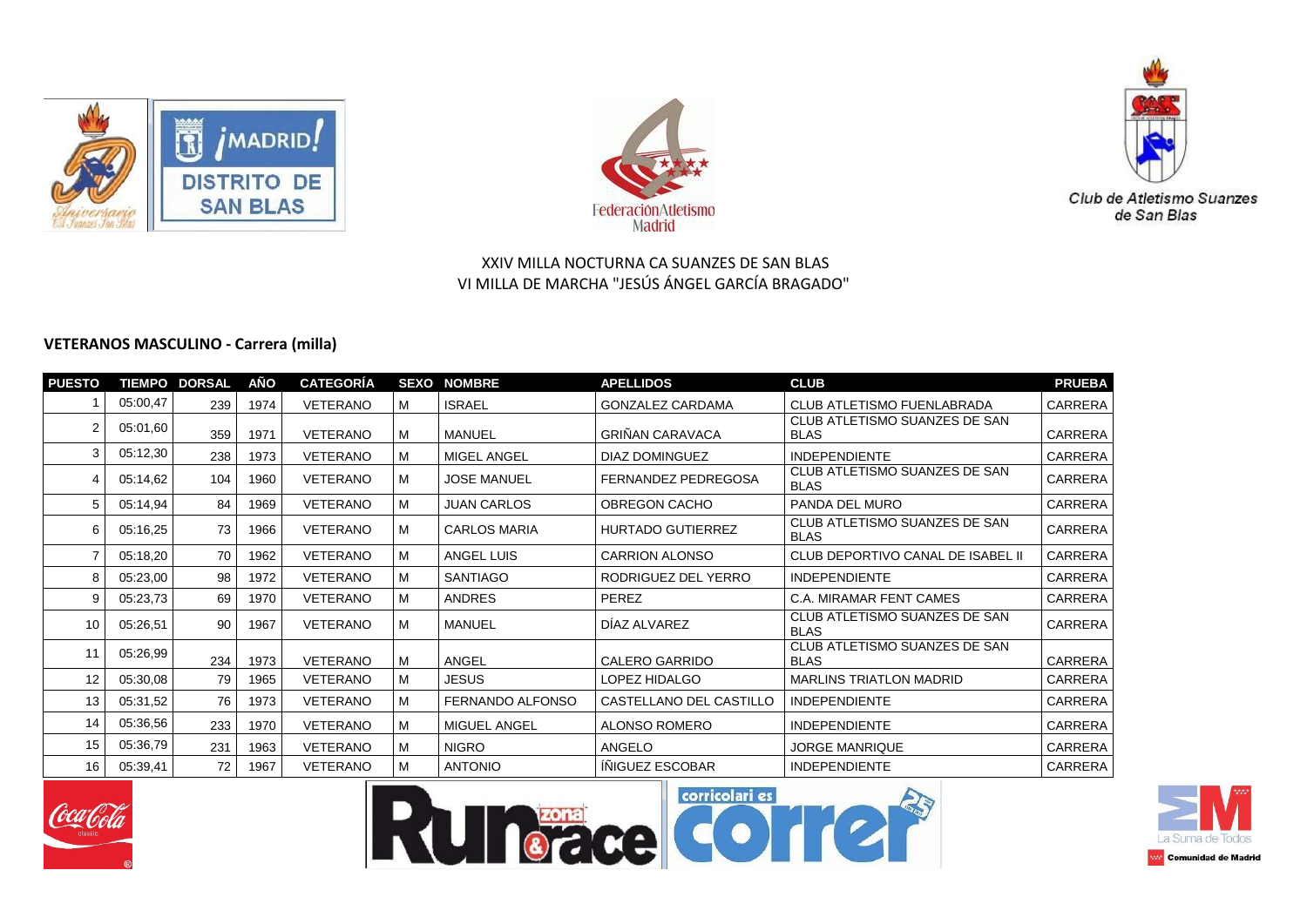





| 17 | 05:41.64 | 67  | 1964 | <b>VETERANO</b> | м | AGUSTÍN                 | <b>GARCÍA ZAHONERO</b>  | CLUB ATLETISMO SUANZES DE SAN<br><b>BLAS</b> | <b>CARRERA</b> |
|----|----------|-----|------|-----------------|---|-------------------------|-------------------------|----------------------------------------------|----------------|
| 18 | 05:44,10 | 178 | 1959 | <b>VETERANO</b> | M | ANGEL                   | <b>ANTON VALENTI</b>    | <b>INDEPENDIENTE</b>                         | <b>CARRERA</b> |
| 19 | 05:49.89 | 100 | 1972 | <b>VETERANO</b> | M | <b>VICENTE</b>          | SANCHEZ BLANCO          | CLUB DEPORTIVO BÁSICO PARIS                  | <b>CARRERA</b> |
| 20 | 05:50,56 | 85  | 1968 | <b>VETERANO</b> | M | <b>JUAN N.</b>          | <b>CORBACHO JIMENEZ</b> | CLUB DEPORTIVO BÁSICO PARIS                  | <b>CARRERA</b> |
| 21 | 05:53.87 | 83  | 1969 | <b>VETERANO</b> | м | <b>JUAN ANTONIO</b>     | SOPEÑA ESTEBAN          | CLUB ATLETISMO SUANZES DE SAN<br><b>BLAS</b> | <b>CARRERA</b> |
| 22 | 05:55,17 | 235 | 1970 | <b>VETERANO</b> | M | <b>TOMAS</b>            | <b>CAMARGO ARRANZ</b>   | <b>CANGURO AMATEUR ATLETIC CLUB</b>          | <b>CARRERA</b> |
| 23 | 06:00,46 | 229 | 1972 | <b>VETERANO</b> | M | <b>JUAN ANTONIO</b>     | <b>GLEZ, RABADAN</b>    | CLUB ATLETISMO SUANZES DE SAN<br><b>BLAS</b> | <b>CARRERA</b> |
| 24 | 06:02,58 | 80  | 1958 | <b>VETERANO</b> | M | <b>JOAQUIN</b>          | <b>LOZANO APARICIO</b>  | <b>INDEPENDIENTE</b>                         | CARRERA        |
| 25 | 06:06.06 | 81  | 1965 | <b>VETERANO</b> | M | <b>JOSE ANTONIO</b>     | <b>MESTRE RODRIGUEZ</b> | <b>INDEPENDIENTE</b>                         | <b>CARRERA</b> |
| 26 | 06:08.67 | 96  | 1971 | <b>VETERANO</b> | M | <b>RICARDO</b>          | <b>ARRANZ PAREJA</b>    | AGRUPACIÓN DEPORTIVA SPRINT                  | <b>CARRERA</b> |
| 27 | 06:14,46 | 74  | 1964 | <b>VETERANO</b> | M | <b>DAVID</b>            | <b>MAMAN BENCHIMOL</b>  | <b>INDEPENDIENTE</b>                         | <b>CARRERA</b> |
| 28 | 06:16,41 | 99  | 1966 | <b>VETERANO</b> | м | <b>SEBASTIÁN</b>        | <b>LOARCE MEDINA</b>    | CLUB ATLETISMO SUANZES DE SAN<br><b>BLAS</b> | <b>CARRERA</b> |
| 29 | 06:23,08 | 88  | 1961 | <b>VETERANO</b> | м | <b>LUIS</b>             | SANCHEZ HARO            | CLUB ATLETISMO SUANZES DE SAN<br><b>BLAS</b> | <b>CARRERA</b> |
| 30 | 06:33,59 | 354 | 1964 | <b>VETERANO</b> | M | <b>FRANCISCO JAVIER</b> | <b>FRESNILLO POZA</b>   | <b>INDEPENDIENTE</b>                         | CARRERA        |
| 31 | 06:37,30 | 97  | 1966 | <b>VETERANO</b> | M | <b>SANTIAGO</b>         | <b>GALVEZ RODRIGUEZ</b> | <b>INDEPENDIENTE</b>                         | CARRERA        |
| 32 | 06:41.70 | 226 | 1957 | VETERANO        | M | <b>LUIS MIGUEL</b>      | <b>RAMIRO PULPON</b>    | <b>INDEPENDIENTE</b>                         | CARRERA        |
| 33 | 07:03.05 | 94  | 1962 | VETERANO        | м | PABLO                   | <b>DEL VAL</b>          | CLUB ATLETISMO SUANZES DE SAN<br><b>BLAS</b> | <b>CARRERA</b> |
| 34 | 07:09.94 | 353 | 1957 | <b>VETERANO</b> | M | <b>GREGORIO</b>         | <b>CEREZO MARTINEZ</b>  | <b>INDEPENDIENTE</b>                         | <b>CARRERA</b> |
| 35 | 07:10.83 | 93  | 1967 | <b>VETERANO</b> | M | <b>MIGUEL ANGEL</b>     | RIVAS CARPINTERO        | <b>INDEPENDIENTE</b>                         | CARRERA        |
| 36 | 07:42,65 | 86  | 1962 | <b>VETERANO</b> | м | <b>LEONARDO</b>         | <b>GUZZETTI FILLOY</b>  | <b>INDEPENDIENTE</b>                         | <b>CARRERA</b> |
|    |          |     |      |                 |   |                         |                         |                                              |                |







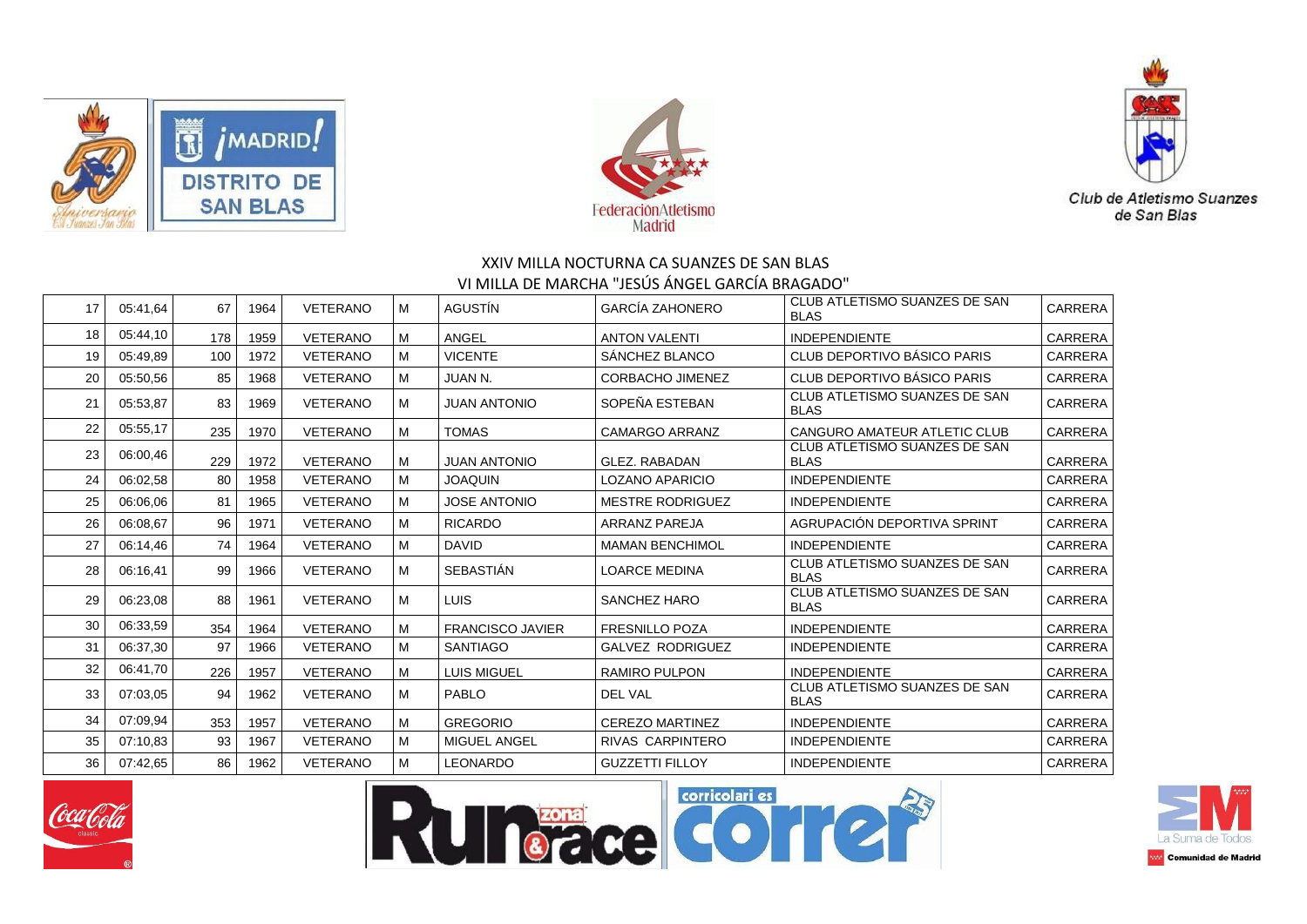





| 37        | 07:44.72 | 91  | 1970 | VETERANO        | M | <b>MARTIN</b>       | VÁSQUEZ                | <b>INDEPENDIENTE</b>                         | <b>CARRERA</b> |
|-----------|----------|-----|------|-----------------|---|---------------------|------------------------|----------------------------------------------|----------------|
| 38        | 08:10,82 | 95  | 1956 | <b>VETERANO</b> | M | <b>PEDRO</b>        | GUTIÉRREZ              | <b>INDEPENDIENTE</b>                         | <b>CARRERA</b> |
| <b>NA</b> |          | 68  | 1963 | VETERANO        | M | <b>ALBERTO</b>      | CAÑUELO GONZALEZ       | <b>INDEPENDIENTE</b>                         | <b>CARRERA</b> |
| <b>NA</b> |          | 71  | 1964 | VETERANO        | M | <b>ANTONIO</b>      | CARBONERO MARTINEZ     | <b>INDEPENDIENTE</b>                         | <b>CARRERA</b> |
| <b>NA</b> |          | 75  | 1949 | <b>VETERANO</b> | M | <b>FERNANDO</b>     | PICAZO IZQUIERDO       | CLUB ATLETISMO SUANZES DE SAN<br><b>BLAS</b> | <b>CARRERA</b> |
| <b>NA</b> |          | 77  | 1967 | VETERANO        | M | <b>GABRIEL</b>      | DÍAZ ALBAR             | CLUB ATLETISMO SUANZES DE SAN<br><b>BLAS</b> | CARRERA        |
| <b>NA</b> |          | 78  | 1954 | VETERANO        | м | <b>ISIDRO</b>       | RODRIGUEZ MARTIN       | CLUB ATLETISMO SUANZES DE SAN<br><b>BLAS</b> | <b>CARRERA</b> |
| <b>NA</b> |          | 87  | 1905 | VETERANO        | M | LUIS.               | <b>GARCIA</b>          | <b>INDEPENDIENTE</b>                         | <b>CARRERA</b> |
| <b>NA</b> |          | 89  | 1967 | <b>VETERANO</b> | M | <b>LUIS MIGUEL</b>  | <b>MARTINEZ MARIAN</b> | <b>INDEPENDIENTE</b>                         | <b>CARRERA</b> |
| <b>NA</b> |          | 92  | 1964 | <b>VETERANO</b> | M | <b>MIGUEL ANGEL</b> | CAL BOUZON             | AGRUPACIÓN DEPORTIVA SPRINT                  | <b>CARRERA</b> |
| <b>NA</b> |          | 175 | 1963 | VETERANO        | м | MIGUEL              | SANCHEZ-PUEBLA         | CLUB ATLETICO SPARTAK GETAFE                 | <b>CARRERA</b> |
| <b>NA</b> |          | 348 | 1969 | VETERANO        | M | <b>MIGUEL ANGEL</b> | <b>CEDRUN SANCHEZ</b>  | <b>INDEPENDIENTE</b>                         | <b>CARRERA</b> |
| <b>NA</b> |          | 349 | 1966 | <b>VETERANO</b> | м | <b>SANTIAGO</b>     | RODRIGUEZ GOMEZ        | <b>INDEPENDIENTE</b>                         | <b>CARRERA</b> |





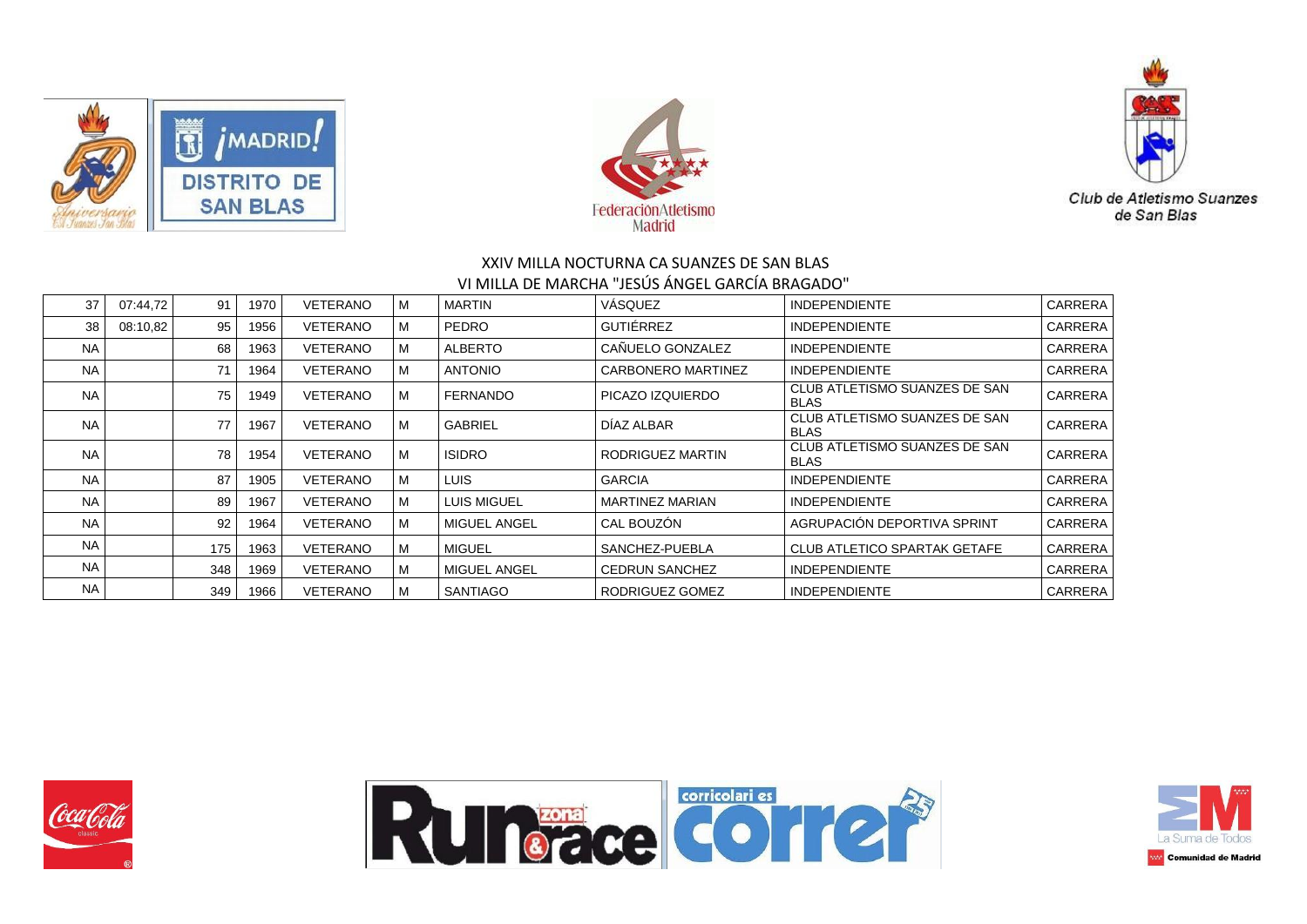





# **PREBENJAMIN – BENJAMIN – ALEVIN – INFANTIL : FEMENINO Y MASCULINO - Marcha (milla)**

| <b>PUESTO</b>  |          | <b>TIEMPO DORSAL</b> | AÑO  | <b>CATEGORÍA</b> |    | <b>SEXO NOMBRE</b> | <b>APELLIDOS</b>                     | <b>CLUB</b>                                       | <b>PRUEBA</b> |
|----------------|----------|----------------------|------|------------------|----|--------------------|--------------------------------------|---------------------------------------------------|---------------|
| <b>NA</b>      |          | 370                  | 2006 | PREBENJAMIN      | F. | <b>JENNIFER</b>    | <b>RIVAS SANCHEZ</b>                 | <b>INDEPENDIENTE</b>                              | <b>MARCHA</b> |
|                | 12:09.00 | 333                  | 2004 | PREBENJAMÍN      | М  | <b>RUBEN</b>       | <b>IGLESIAS RIERA</b>                | <b>VIRGEN ATOCHA</b>                              | <b>MARCHA</b> |
| <b>NA</b>      |          | 301                  | 2004 | PREBENJAMÍN      | M  | <b>MARIO</b>       | <b>ESCOLANO MARTIN</b>               | CLUB ATLETISMO SUANZES DE SAN BLAS                | <b>MARCHA</b> |
| <b>NA</b>      |          | 302                  | 2005 | PREBENJAMÍN      | M  | <b>SAMUEL</b>      | <b>GANDU MUÑOZ</b>                   | <b>INDEPENDIENTE</b>                              | <b>MARCHA</b> |
| <b>NA</b>      |          | 369                  | 2005 | PREBENJAMÍN      | M  | <b>RAUL</b>        | <b>VAZQUEZ MONREAL</b>               | <b>INDEPENDIENTE</b>                              | <b>MARCHA</b> |
|                | 12:46,00 | 314                  | 2003 | <b>BENJAMIN</b>  | F. | <b>ALBA</b>        | ESPAÑA CANO                          | POZUELO MADRID MAPOMA CLUB DE<br><b>ATLETISMO</b> | <b>MARCHA</b> |
| $\overline{2}$ | 12:51.00 | 186                  | 2002 | <b>BENJAMÍN</b>  | F. | <b>ALICIA</b>      | DE LA GRANJA                         | AGRUPACIÓN DEPORTIVA MARATHON                     | <b>MARCHA</b> |
|                | 11:05,00 | 303                  | 2002 | <b>BENJAMÍN</b>  | M  | <b>FERNANDO</b>    | MONTEJO GARCÉS DE<br><b>MARCILLA</b> | <b>GRUPO OASIS</b>                                | <b>MARCHA</b> |
| $\overline{2}$ | 13:42.00 | 304                  | 2003 | <b>BENJAMÍN</b>  | M  | <b>JORGE</b>       | <b>MAYORAL SANCHEZ</b>               | <b>COLEGIO JULIAN MARIAS</b>                      | <b>MARCHA</b> |
| <b>NA</b>      |          | 305                  | 2002 | <b>BENJAMÍN</b>  | M  | <b>JORGE</b>       | MIGUEL DEL CORRAL SIMON              | <b>INDEPENDIENTE</b>                              | <b>MARCHA</b> |
|                | 09:45.00 | 328                  | 2000 | ALEVÍN           | F. | ANA                | <b>IGUALA FERNANDEZ</b>              | ATLETISMO RIO ARBA TAUSTE (ARAGÓN)                | <b>MARCHA</b> |
| $\overline{2}$ | 11:27,00 | 332                  | 2000 | ALEVÍN           | F. | <b>CARMEN</b>      | <b>GOMEZ RUIZ</b>                    | AGRUPACIÓN DEPORTIVA MARATHON                     | <b>MARCHA</b> |
| 3              | 11:29,00 | 318                  | 2000 | ALEVÍN           | F. | <b>MARTA</b>       | OBRERO JIMÉNEZ                       | AGRUPACIÓN DEPORTIVA MARATHON                     | <b>MARCHA</b> |
| 4              | 12:53,00 | 366                  | 2000 | ALEVÍN           | F. | LETICIA            | <b>MERINO SACRISTAN</b>              | CLUB ATLETISMO SUANZES DE SAN BLAS                | <b>MARCHA</b> |
| 5              | 13:05,00 | 363                  | 2000 | ALEVÍN           | F. | LAURA              | <b>CORREAS URIETA</b>                | CLUB ATLETISMO SUANZES DE SAN BLAS                | <b>MARCHA</b> |
| 6              | 13:06,00 | 362                  | 2000 | ALEVÍN           | F. | <b>PATRICIA</b>    | MARTINEZ MUÑOZ                       | CLUB ATLETISMO SUANZES DE SAN BLAS                | <b>MARCHA</b> |
|                | 13:09,00 | 317                  | 2000 | ALEVÍN           | F. | <b>CLAUDIA</b>     | GUZZETTI SÁNCHEZ                     | CLUB ATLETISMO SUANZES DE SAN BLAS                | <b>MARCHA</b> |
| 8              | 13:16,00 | 320                  | 2001 | ALEVÍN           | F. | <b>MÓNICA</b>      | MANTECÓN MARTÍNEZ                    | CLUB ATLETISMO SUANZES DE SAN BLAS                | <b>MARCHA</b> |
| <b>NA</b>      |          | 315                  | 2000 | ALEVIN           | F. | <b>ALICIA</b>      | <b>CARBONERO HERRERA</b>             | AMIGOS DEL ATLETISMO DE VALDEMORO                 | <b>MARCHA</b> |







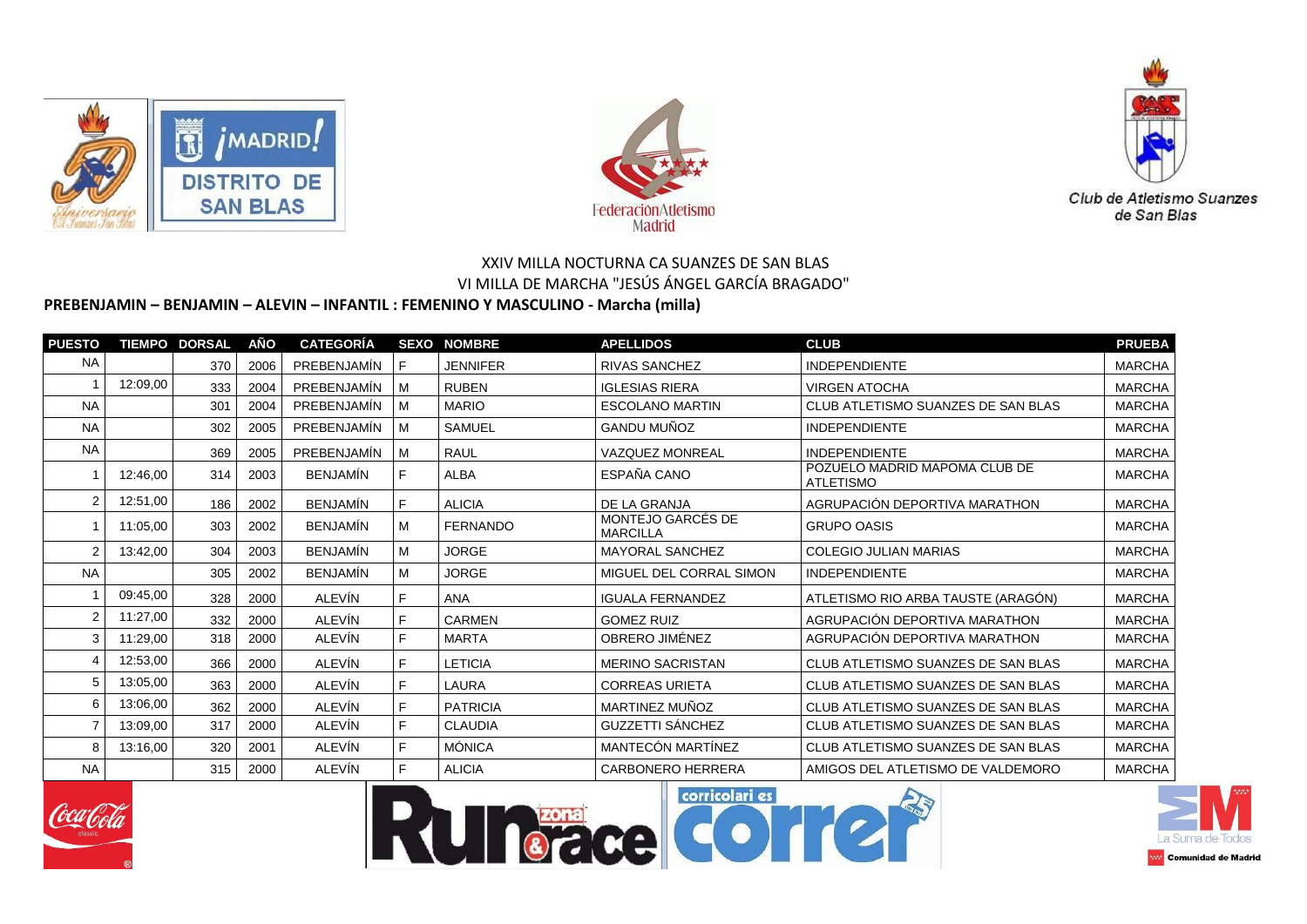





|          | 316 | 2001 | <b>ALEVIN</b>   | F  | <b>CLAUDIA</b>     | <b>ESCOLANO MARTIN</b>               | CLUB ATLETISMO SUANZES DE SAN BLAS | <b>MARCHA</b> |
|----------|-----|------|-----------------|----|--------------------|--------------------------------------|------------------------------------|---------------|
|          | 319 | 2000 | ALEVÍN          | F  | <b>MIRIAM</b>      | CARBONERO HERRERA                    | AMIGOS DEL ATLETISMO DE VALDEMORO  | <b>MARCHA</b> |
|          | 338 | 2000 | ALEVÍN          | F  | <b>MARTA</b>       | <b>IZQUIERDO AYUSO</b>               | CLUB ATLETISMO SUANZES DE SAN BLAS | <b>MARCHA</b> |
| 10:02,00 | 330 | 2000 | ALEVÍN          | M  | SAMUEL             | <b>LOPEZ HERNANDEZ</b>               | AGRUPACIÓN DEPORTIVA MARATHON      | <b>MARCHA</b> |
| 10:40,00 | 329 | 2001 | ALEVÍN          | м  | <b>JUAN CARLOS</b> | DEL RIO HERNANDEZ                    | AGRUPACIÓN DEPORTIVA MARATHON      | <b>MARCHA</b> |
| 10:56,00 | 327 | 2001 | ALEVÍN          | M  | <b>IVAN</b>        | <b>GONZALEZ GARCIA</b>               | <b>CLUB ATLETISMO ALCORCON</b>     | <b>MARCHA</b> |
| 11:44.00 | 308 | 2000 | ALEVÍN          | M  | <b>PABLO</b>       | PEREZ ZURDO                          | CLUB ATLETISMO SUANZES DE SAN BLAS | <b>MARCHA</b> |
| 13:43,00 | 306 | 2001 | ALEVÍN          | M  | <b>GONZALO</b>     | PÉREZ ZURDO                          | CLUB ATLETISMO SUANZES DE SAN BLAS | <b>MARCHA</b> |
|          | 307 | 2001 | ALEVÍN          | M  | <b>JOSE</b>        | <b>MESTRE MARTIN</b>                 | RAMON PEREZ DE AYALA               | <b>MARCHA</b> |
| 09:21,00 | 323 | 1998 | <b>INFANTIL</b> | F. | <b>IRENE</b>       | MONTEJO GARCÉS DE<br><b>MARCILLA</b> | <b>GRUPO OASIS</b>                 | <b>MARCHA</b> |
| 11:01.00 | 395 | 1999 | <b>INFANTIL</b> | F. | <b>IRENE</b>       | VASQUEZ ALMAZAN                      | AGRUPACIÓN DEPORTIVA MARATHON      | <b>MARCHA</b> |
| 11:04.00 | 321 | 1998 | <b>INFANTIL</b> | F. | <b>BEATRIZ</b>     | POVEDANO RUIZ                        | CLUB ATLETISMO SUANZES DE SAN BLAS | <b>MARCHA</b> |
| 12:24,00 | 391 | 1998 | <b>INFANTIL</b> | F. | LARA               | <b>CARASA BALLESTEROS</b>            | <b>INDEPENDIENTE</b>               | <b>MARCHA</b> |
|          | 322 | 1999 | <b>INFANTIL</b> | F. | <b>CLAUDIA</b>     | SANTAMARIA BAQUERO                   | CLUB ATLETISMO SUANZES DE SAN BLAS | <b>MARCHA</b> |
| 10:54,00 | 390 | 1998 | <b>INFANTIL</b> | M  | <b>DIEGO</b>       | <b>CABADAS RUIZ</b>                  | CLUB ESCUELA ATLETISMO MAJADAHONDA | <b>MARCHA</b> |
| 11:13,00 | 352 | 1998 | <b>INFANTIL</b> | M  | <b>ADRIAN</b>      | <b>PUJOL ALMODOVAR</b>               | <b>INDEPENDIENTE</b>               | <b>MARCHA</b> |
| 12:23,00 | 335 | 1999 | <b>INFANTIL</b> | M  | <b>BIEL</b>        | <b>IGLESIAS RIERA</b>                | CANGURO AMATEUR ATLETIC CLUB       | <b>MARCHA</b> |
| 12:41,00 | 337 | 1999 | <b>INFANTIL</b> | M  | CARLOS             | <b>SANZ MARTIN</b>                   | <b>VIRGEN ATOCHA</b>               | <b>MARCHA</b> |
|          |     |      |                 |    |                    |                                      |                                    |               |





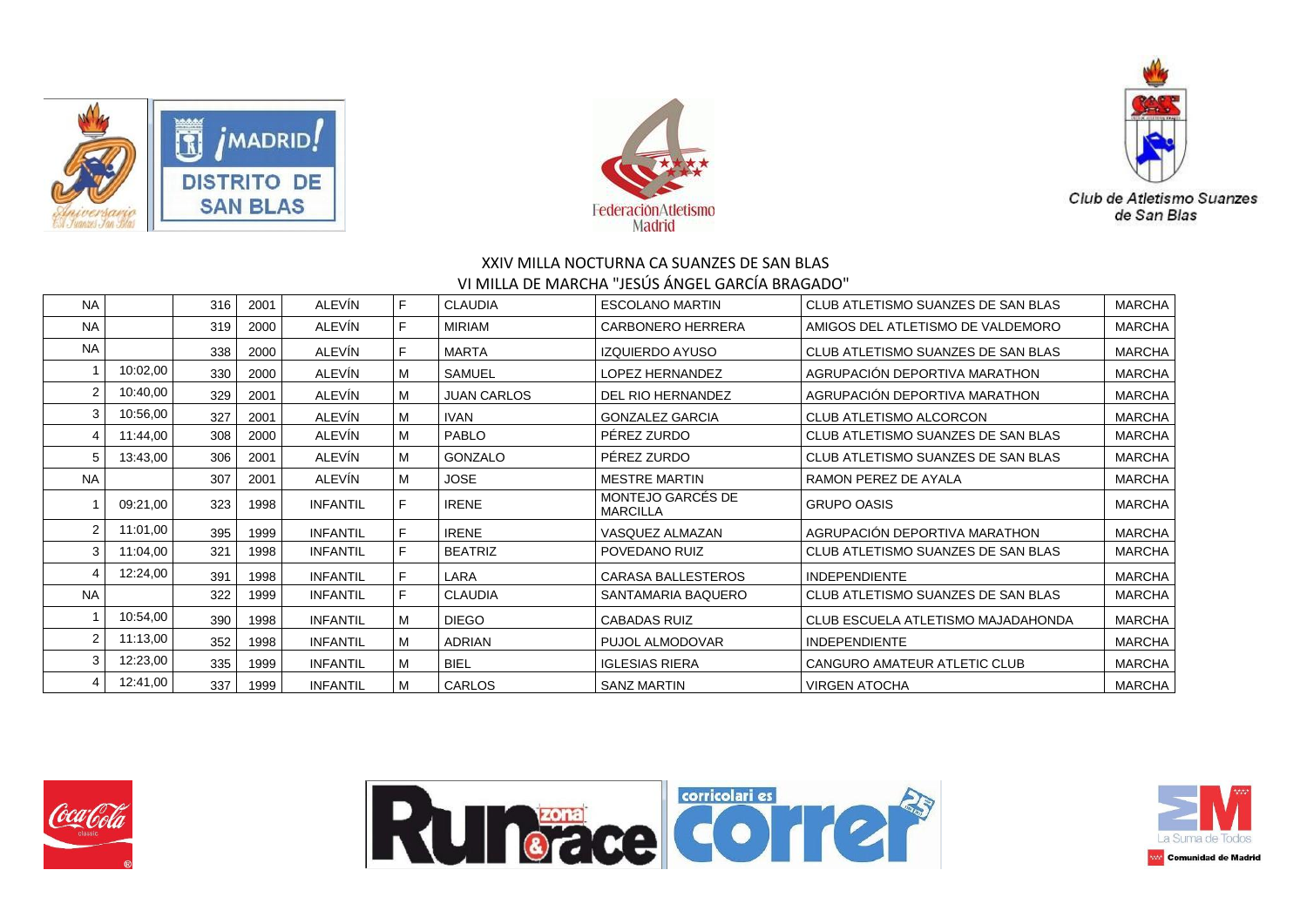





# **CADETE – JUVENIL/JUNIOR - ABSOLUTA - VETERANOS : FEMENINO – Marcha (2 millas)**

| <b>PUESTO</b> |          | <b>TIEMPO DORSAL</b> | AÑO  | <b>CATEGORÍA</b>     |   | <b>SEXO NOMBRE</b> | <b>APELLIDOS</b>            | <b>CLUB</b>                           | <b>PRUEBA</b> |
|---------------|----------|----------------------|------|----------------------|---|--------------------|-----------------------------|---------------------------------------|---------------|
|               | 17:51.00 | 331                  | 1996 | <b>CADETE</b>        |   | <b>LIDIA</b>       | SANCHEZ-PUEBLA<br>FERNANDEZ | <b>CLUB ATLETICO SPARTAK GETAFE</b>   | MARCHA        |
|               | 20:23,00 | 365                  | 1997 | <b>CADETE</b>        |   | <b>ANDREA</b>      | <b>PRIETO RIVERA</b>        | <b>CLUB ATLETICO SPARTAK GETAFE</b>   | <b>MARCHA</b> |
|               | 20:42,00 | 344                  | 1997 | <b>CADETE</b>        |   | <b>LUCIA</b>       | <b>CORRAL RIBERA</b>        | CLUB ATLETISMO COLMENAR VIEJO         | MARCHA        |
| <b>NA</b>     |          | 324                  | 1997 | <b>CADETE</b>        | F | <b>VERÓNICA</b>    | <b>CARBONERO HERRERA</b>    | AMIGOS DEL ATLETISMO DE<br>VALDEMORO  | <b>MARCHA</b> |
| <b>NA</b>     |          | 368                  | 1997 | <b>CADETE</b>        |   | LAURA              | SANCHEZ GUIJARRO            | <b>CLUB ATLETICO SPARTAK GETAFE</b>   | <b>MARCHA</b> |
| <b>NA</b>     |          | 393                  | 1997 | <b>CADETE</b>        |   | <b>IRATXE</b>      | ARRIZABALO MADRID           | CLUB ATLETISMO SUANZES DE SAN<br>BLAS | MARCHA        |
|               | 18:02,00 | 364                  | 1995 | <b>JUVENIL</b>       |   | <b>NEREA</b>       | <b>FERNANDEZ HERVAS</b>     | <b>CLUB ATLETICO SPARTAK GETAFE</b>   | <b>MARCHA</b> |
|               | 20:40.00 | 325                  | 1994 | <b>JUVENIL</b>       | F | <b>IRIS ELENA</b>  | <b>BLASCO SMARANDA</b>      | <b>GRUPO OASIS</b>                    | <b>MARCHA</b> |
|               | 17:49.00 | 326                  | 1985 | I PROMESA/SENIOR I F |   | ELENA              | DÍAZ VELÁZQUEZ              | <b>OVIEDO ATLETISMO (ASTURIAS)</b>    | <b>MARCHA</b> |
| <b>NA</b>     |          | 367                  | 1966 | <b>VETERANA</b>      |   | <b>CRISTINA</b>    | <b>BALLESTEROS SIERRA</b>   | <b>INDEPENDIENTE</b>                  | MARCHA        |

#### **CADETE – JUVENIL/JUNIOR – ABSOLUTA - VETERANOS : MASCULINO – Marcha (2 millas)**

| <b>PUESTO</b> |          | <b>TIEMPO DORSAL</b> | AÑO  | <b>CATEGORÍA</b> |   | <b>SEXO NOMBRE</b> | <b>APELLIDOS</b>                 | <b>CLUB</b>                               | <b>PRUEBA</b> |
|---------------|----------|----------------------|------|------------------|---|--------------------|----------------------------------|-------------------------------------------|---------------|
|               | 16:11.67 | 357                  | 1996 | <b>CADETE</b>    | M | <b>DIEGO</b>       | <b>GARCIA CARRERA</b>            | I POZUELO MADRID MAPOMA CLUB DE ATLETISMO | <b>MARCHA</b> |
|               | 26:19,21 | 396                  | 1997 | <b>CADETE</b>    | M | JORGE              | l FRESNILLO NUÑEZ                | I EDWARD ATHLETIC CLUB                    | <b>MARCHA</b> |
|               | 16:24,64 | 392                  | 1994 | <b>JUVENIL</b>   | M | <b>JAVIER</b>      | BARRANCO GOMEZ                   | CLUB ATLETISMO LEGANES                    | <b>MARCHA</b> |
|               | 23:43,10 | 372                  | 1994 | <b>JUVENIL</b>   | M | <b>PABLO</b>       | I PERPIÑAN MARTIN                | <b>TRIATLON ALCOBENDAS</b>                | MARCHA        |
|               |          |                      |      |                  |   |                    | <b><i><u>CONTRACTORS</u></i></b> |                                           |               |